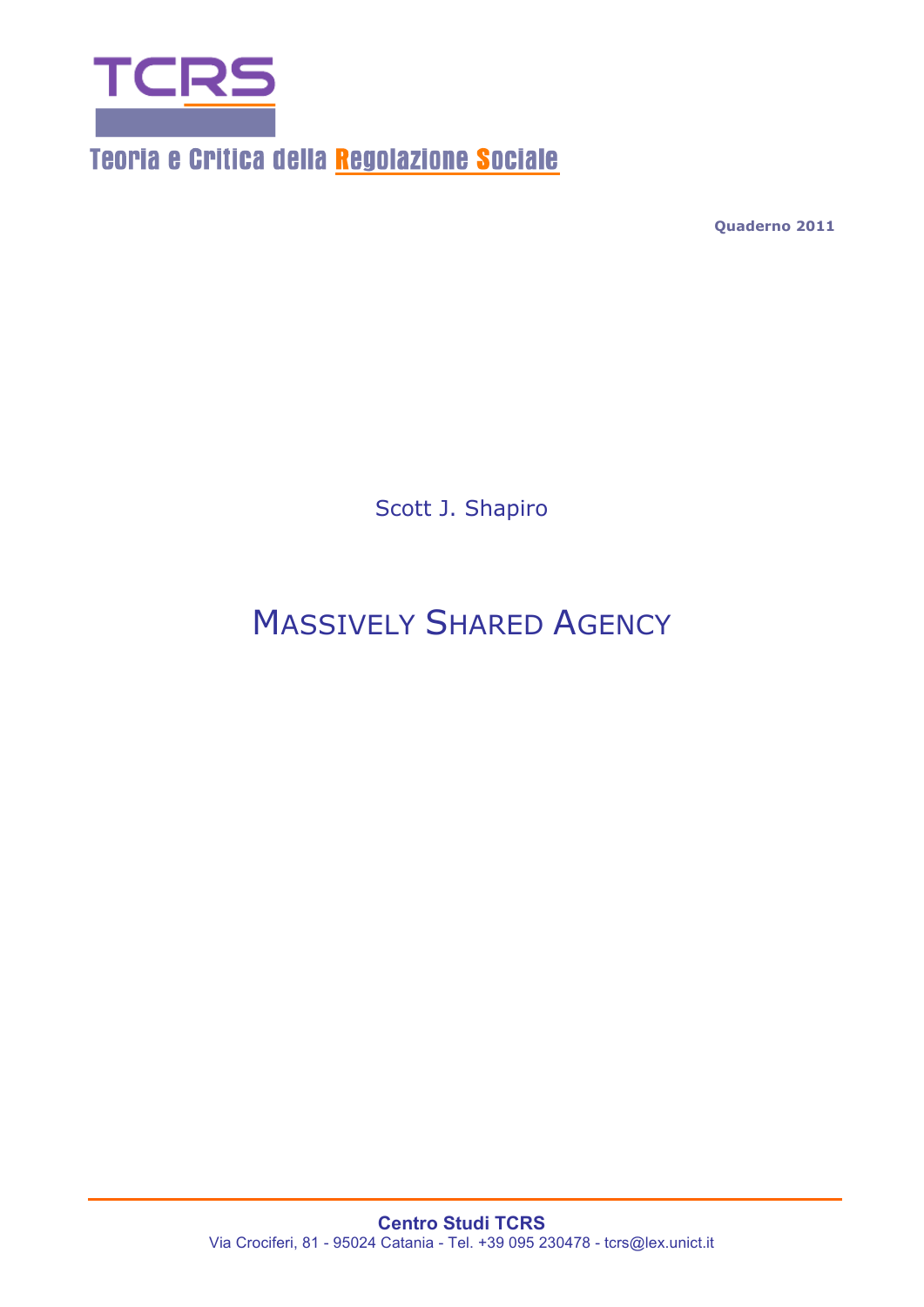Scott J. Shapiro Yale University scott.shapiro@yale.edu

> In: *Intenzionalità collettiva e figure della responsabilità* Quaderno 2011

ISSN: 1970-5476 Centro Studi "Teoria e Critica della Regolazione sociale" Via Crociferi, 81 - 95024 Catania Tel. +39 095 230478 – Fax +39 095 230462 tcrs@lex.unict.it www.lex.unict.it/tcrs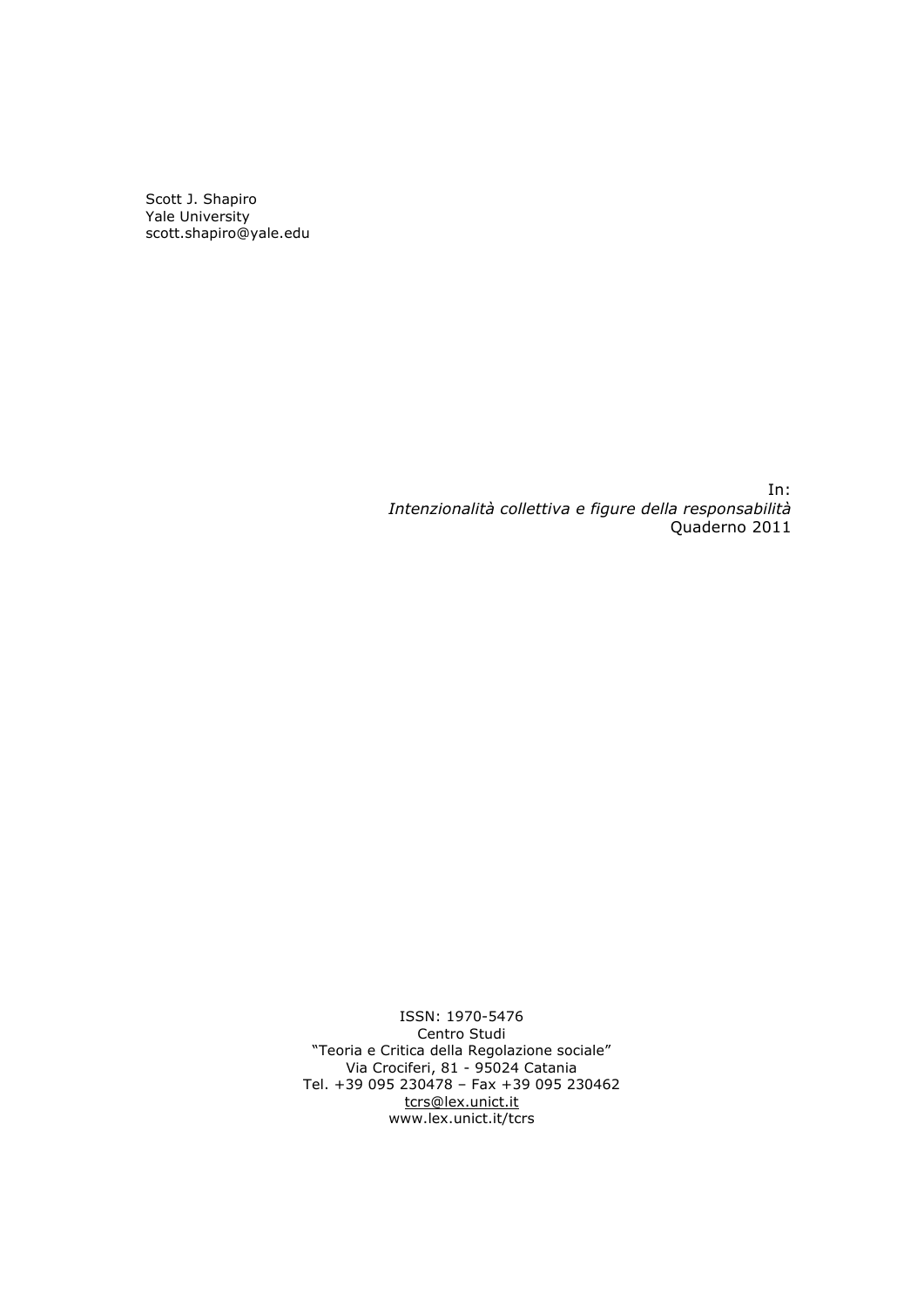#### Scott J. Shapiro

#### MASSIVELY SHARED AGENCY

«[T]he cooperation of the wage-laborers is entirely brought about by the capital that employs them. Their unification into one single productive body, and the establishment of a connection between their individual functions, lies outside their competence. These things are not their own act, but the act of the capital that brings them together and maintains them in that situation. Hence the interconnection between their various labors confronts them, in the realm of ideas, as a plan drawn up by the capitalist, and, in practice, as his authority, as the powerful will of a being outside them, who subjects their activity to his purpose». 1

(Karl Marx)

In his classic work *The World We Have Lost*, <sup>2</sup> Peter Laslett describes the life experienced by the English of the Seventeenth Century, the period roughly between the Middle Ages and the Industrial Revolution, as one defined by its smallness and intimacy. According to Laslett, virtually every individual lived with a family, either their own or another. There were neither firms nor factories; businesses were located within the home and invariably disbanded with the death of the *paterfamilias*. Few of the 2,000 schools in England had more than one teacher. Gatherings among commoners were tiny by contemporary standards, the largest typically being the church congregation on Sundays. Laslett notes that the biggest crowd assembled in the Seventeenth Century, the Parliamentary Army at Marston Moor, "would have gone three, four or even five times into the sporting stadium of today."<sup>3</sup>

The world we have gained, by contrast, is characterized by the enormous scale of social life. Business corporations, consumer cooperatives, trade unions, research universities, philanthropic organizations, professional associations, standing armies, political parties, organized religions, governments and legal systems, not to mention the collaborative ventures made possible by the internet,

1 *Das Kapital*, 449-50 (trans. Ben Fowkes). Thanks to Matthew Smith for the quotation.

<sup>&</sup>lt;sup>2</sup> London: Methuen, 1971(2<sup>nd</sup> edition).

<sup>3</sup> *Ibid*. at 10.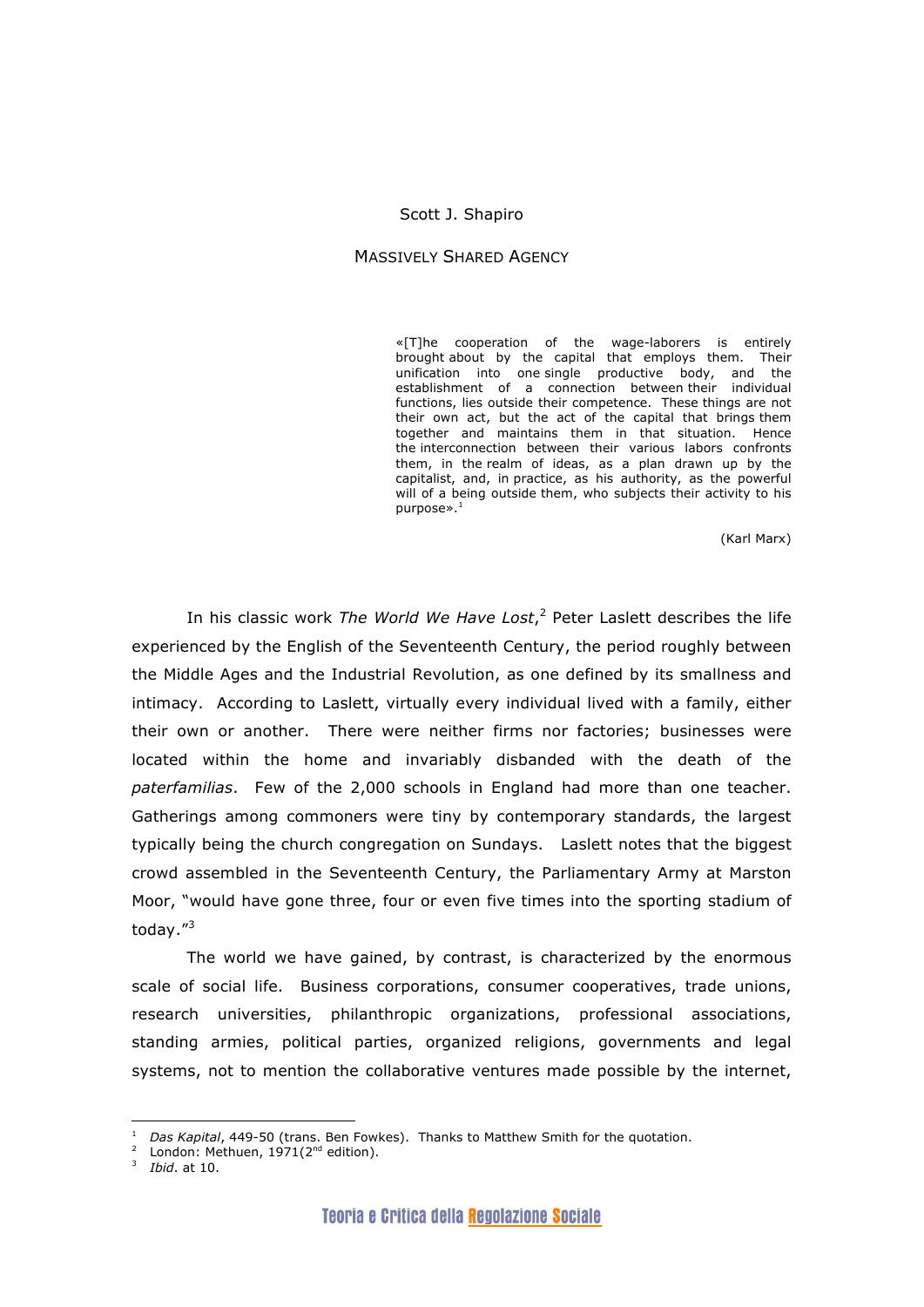such as Wikipedia, MMOG's (massively multi-member on-line games), open-access software and the World Wide Web itself, all harness the agency of multitudes in order to fulfill certain objectives. The modern world, we might say, is one defined by "massively shared agency."

And yet, philosophy has no viable theory for analyzing these ubiquitous activities. Although the theory of action has seen a recent turn from a more or less exclusive concern with individual agency to concerns with pervasive forms of shared activity, as when you and I sing a duet together or paint a house together, the accounts of shared agency produced are unable to account for the existence of massively shared agency.

The reason for this is two-fold. First, action theorists have largely eschewed giving analyses of activities involving authority structures. They have confined themselves to egalitarian activities such as the aforementioned duet-singing and house-painting, where neither participant has normative power over the other.<sup>4</sup> Unfortunately, many forms of massively shared agency are unlikely to succeed in the absence of authority. Without some centralized control over behavior, the odds that many people will organize themselves towards the same objective and resolve their conflicts in a peaceful and efficient manner is apt to be low. To give an account of the kinds of massively shared activity that we normally encounter one must also provide an account of authority.

Secondly, philosophers of action have largely concentrated on analyzing shared activities among highly committed participants. The working assumption has been that those who sing duets or paint houses together are all committed to the success of the activity. It is unclear whether action theorists have intentionally limited the ambitions of their theory or have been operating under the notion that shared activity requires these forms of commitments. This restriction, however, has rendered these theories inapplicable to instances of massively shared agency. For it is highly unlikely that large-scale ventures such as industrial production or fighting a war under conscription can be staffed with individuals who are all

4 See, e.g., Michael Bratman, *Faces of Intention* (Cambridge: Cambridge UP, 1998), p. 94 and p. 110. In her most recent book, *A Theory of Political Obligation: Membership, Commitment, and the Bonds of Society* (Oxford: Oxford UP, 2006), Margaret Gilbert offers a theory of shared agency involving authority. It should be noted, however, that Gilbert is less interested in giving an analysis of the authority relation than in specifying the conditions under which political authority legitimately imposes obligations. Thus, she neither provides an analysis of institutional authority nor show how authority can arise in the face of alienation. One of the aims of this paper is to provide an analysis of institutional authority involving alienated participants (see, e.g., Section V below).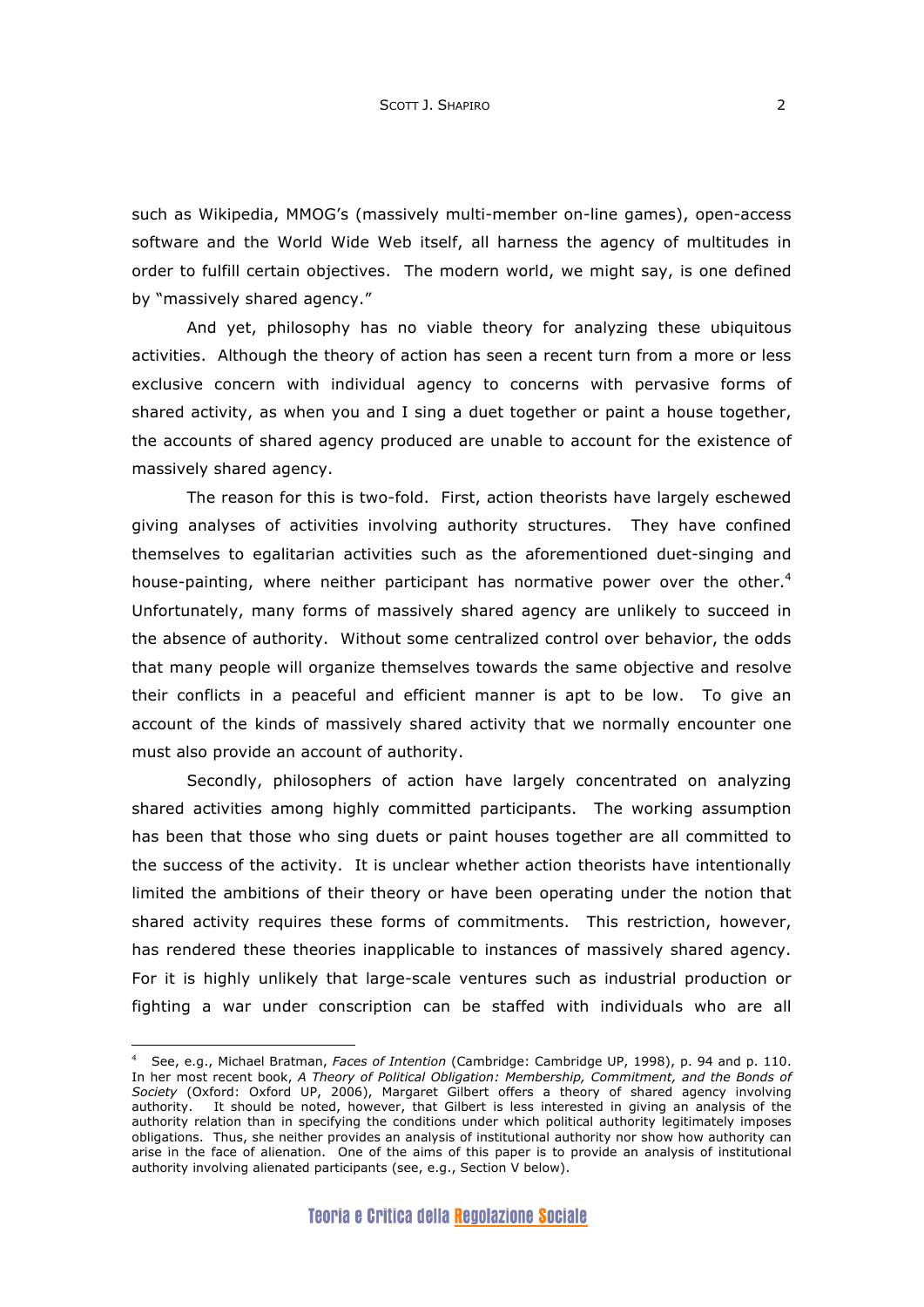committed to the same goals, especially in pluralistic societies such as our own. Alienation and massively shared agency usually go hand in hand.

Since the modern world depends on massively shared agency at every turn, it must be possible for individuals to work together despite the existence of authority and alienation. And to the extent that models of shared agency developed by philosophers rule this out, these models must be supplemented or revised accordingly.

My strategy in this paper, therefore, will be as follows. In Section I, I will begin by setting out what I take to be the most interesting and plausible theory of shared agency that currently exists, namely, the one developed by Michael Bratman. In Sections II and III, I will point out two major limitations of Bratman's theory: first, that it applies only to ventures characterized by a rough equality of power and second, that it applies only to small-scale projects among similarly committed individuals. I will then attempt in Sections IV and V to develop the important insights of Bratman's theory into a new account of shared agency, one that will be applicable to small egalitarian ventures as well as large scale institutional practices involving authority structures.

## **I. Shared Intention and Shared Agency**

I cooked dinner last night. My neighbor also cooked dinner last night. But we did not cook dinner together. Rather, my wife and I cooked dinner together. We might ask: what makes it the case that my wife and I cooked together, but my neighbor and I did not?

A plausible response is to say that my wife and I cooked dinner together because we intended to cook dinner together, whereas my neighbor and I did not. My neighbor and I *each* intended to cook, but we did not intend to cook with *each other*. Shared agency, it is natural to say, is distinguished from individual agency by virtue of the intentions of the agents. Even if my neighbor used my kitchen to cook and cooked it at the same time as my wife and I cooked, and even if we cooked the same food, our cooking was distinct from his cooking because we did not intend to cook with him and he did not intend to cook with us.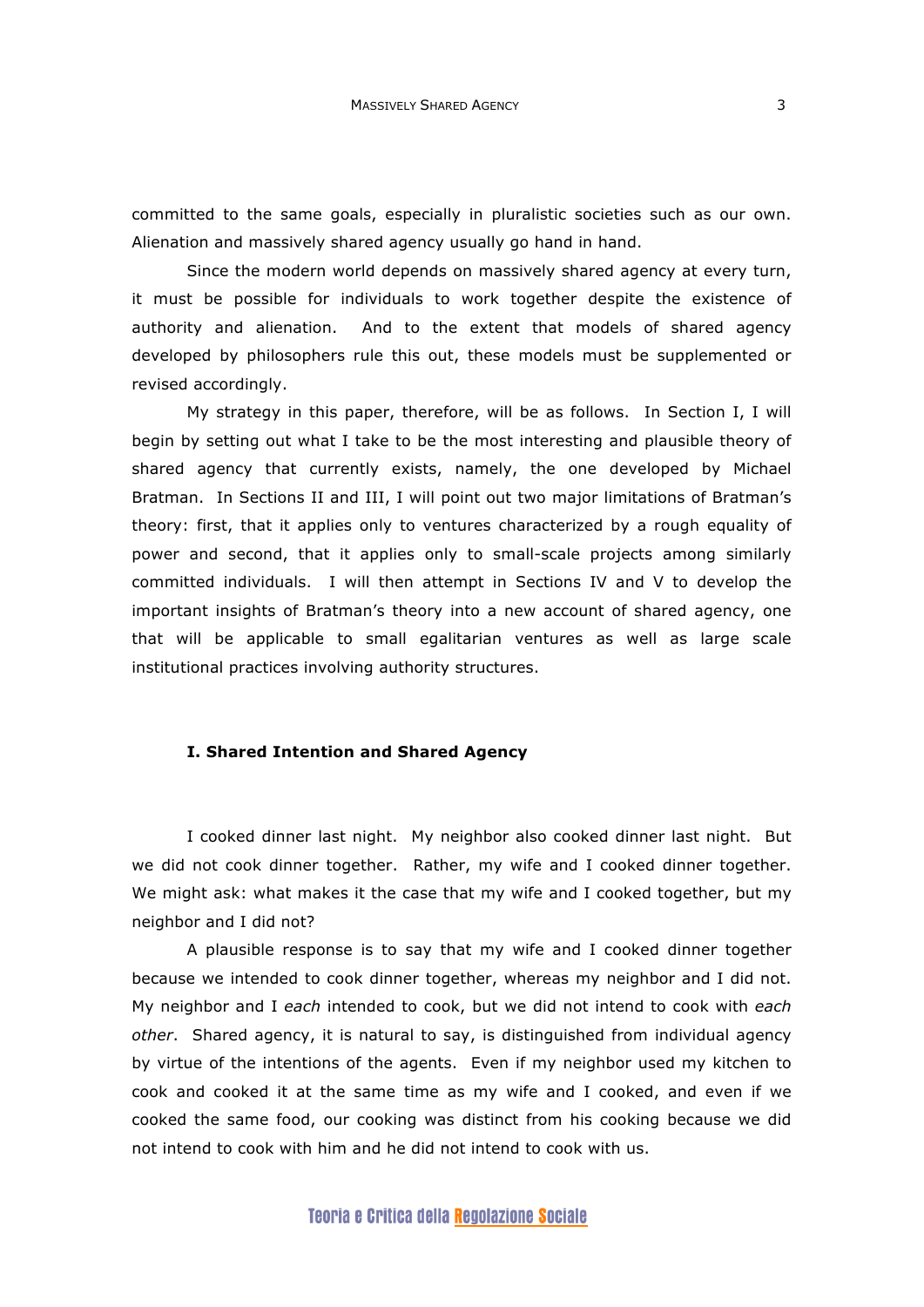The pressing question, then, is to explain the nature of the intentions that lead to shared agency. What kind of an intention is an intention to act together? Because it would be beyond the scope of this paper to survey and evaluate every attempt to answer such a question, I will confine myself to the theory developed by Michael Bratman. Although the focus will mainly be on Bratman's model, I will have occasion to mention other accounts of shared agency and compare them in certain relevant respects to his account.

# A. *The Functional Roles of Shared Intentions*

Bratman's strategy for distinguishing individual from shared intentions is broadly-speaking functionalist in nature. On his account, shared intentions are characterized by a set of dispositions and associated norms.<sup>5</sup> A shared intention is any complex of states that plays, and ought to play, three roles in shared activity. First, a shared intention coordinates the actions of each participant towards the realization of their goal and has associated with it norms that require such coordination. Our shared intention to cook together, for example, will tend to lead one of us to cook part of the meal and the other to cook the other part. Moreover, the same shared intention exerts rational pressure on both of us to coordinate our actions so that we each prepare part of the dinner. Second, the shared intention coordinates (and ought to coordinate) the planning of each participant so that they can achieve the intended goal. Our shared intention to cook leads (and should lead) me, say, to plan to buy the vegetables if I know that you aren't planning to do so. Third, shared intentions specify a background for bargaining in the case of conflict. If we disagree, say, on which food to cook for dinner, our shared intention will tend to (and should) limit bargaining over the kind of food to cook and not what we should eat for, say, breakfast the next day.<sup>6</sup>

<sup>5</sup> *Ibid.* at 112.

 $6\,$  A great virtue of this functionalist strategy is that it takes a unified approach to intention and agency. As Bratman has forcefully argued in the case of individual agency, intentions are mental states that tend to organize behavior towards the achievement of some objective and are governed by norms of rationality that guide agents towards the same end. See his *Intention, Plans and Practical Reason* (Cambridge: Harvard UP, 1987), especially chs. 1 and 2. Individual intentions organize behavior by disposing agents not only to act on their intentions, but also to fill in their plans as to the appropriate means for the intended ends as well as ruling out as inadmissible plans that conflict with other intentions and beliefs of the agent. Associated with these dispositions are norms that require means-ends coherence, consistency with other intentions and beliefs and stability of intentions over time. Bratman's theory of shared agency requires that shared intentions play the same organizing role and be governed by the same norms as individual intentions. The difference between shared and individual intentions,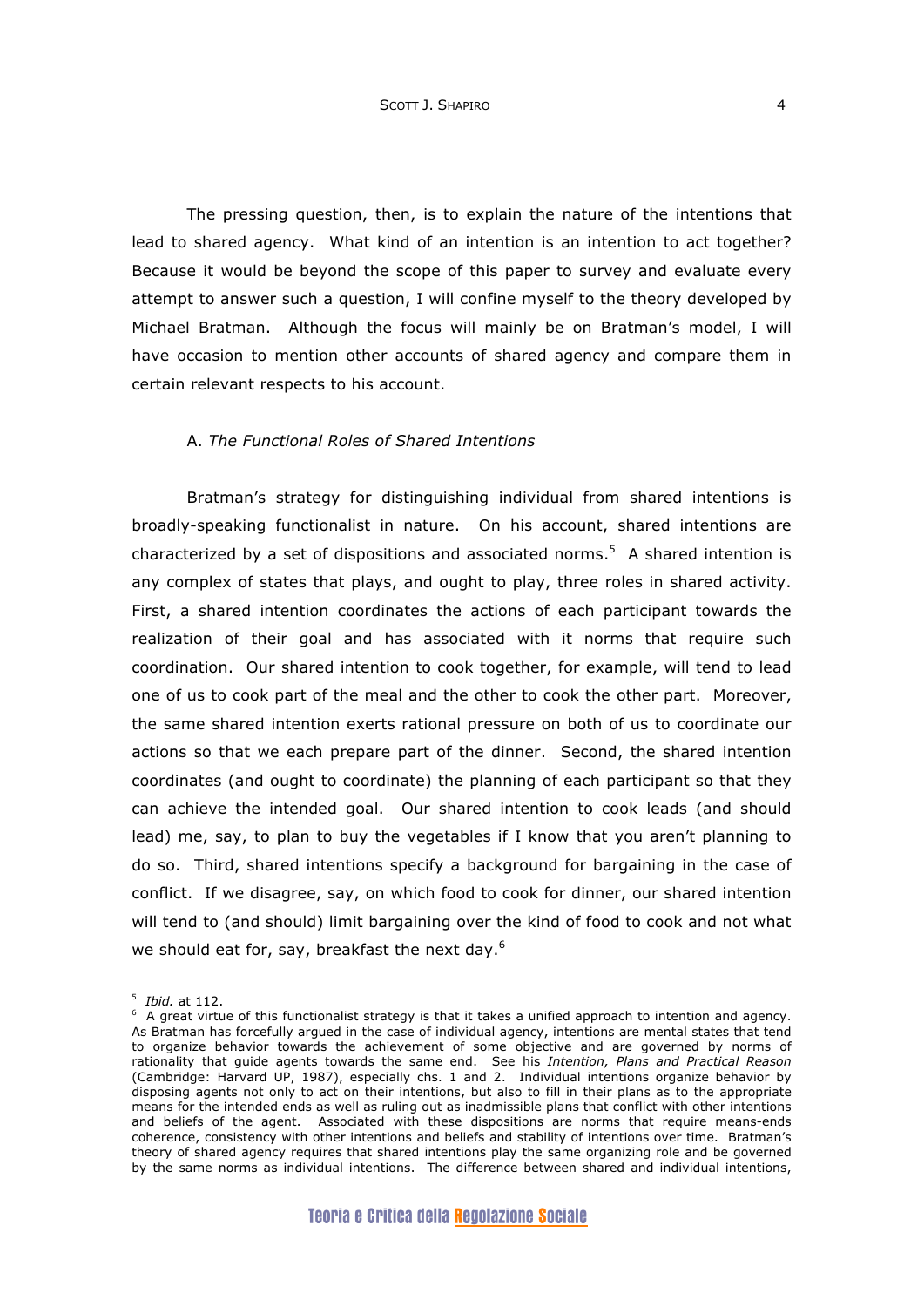Having specified the functional roles that shared intentions are supposed to play, Bratman next considers which complex of mental states play such roles. Two basic options present themselves. A shared intention might either be an intention in the mind of the group. Or it might be constituted by the individual intentions of the group members.

Bratman rejects the first option, given the apparent metaphysical extravagance that comes with the postulation of group minds.<sup>7</sup> He opts instead for a reductionist account which seeks to explain shared intentions as a complex of individual intentions. This raises the next question: what is the content of these constituent mental states?

Again, two options present themselves. The intentions of each group member may refer either to their own actions in the shared activity (call these "singular" intentions) or to the group's activity (call these "plural" intentions). $8$ According to the first option, our shared intention to cook dinner consists in my singular intention to do *my* part in cooking dinner and my wife's singular intention to do *her* part in cooking dinner.<sup>9</sup> On the second alternative, our shared intention consists in my plural intention that *we* cook dinner and my wife's plural intention that *we* cook dinner.

Bratman opts for the second alternative: shared intentions are reducible, at least in part, to the plural intentions of the group members. Although Bratman does not provide an explicit argument for this choice, it is clear that he thinks that a complex of singular intentions cannot play the necessary functional roles. Suppose I intend to do my part in cooking dinner by making the side dish. My wife, however, intends to do her part by baking a cake for dessert. Since I am only committed to making the side dish and my wife is only committed to baking dessert, there is no rational pressure on either of us to cook the main part of the meal. This complex of singular intentions, therefore, will not lead us to cook

rather, concerns the different demands that organizing takes in these varying contexts. Organizing the behavior of a group requires different mental operations than organizing the behavior of an individual towards an individual objective. The three roles associated with shared intention – the coordination of action and intention between participants and provision of a basis for bargaining –reflect this change in context.

<sup>7</sup> For a provocative attempt to defuse metaphysical objections to postulating group persons, see Carol Rovane, *Bounds of Agency* (Princeton: Princeton UP, 1998), especially ch. 4.

<sup>8</sup> Bratman does not use the term "plural intention." I borrow it from J. David Velleman, "Review of *Faces of Intention," Philosophical Quarterly LI (2001): 119-21, p. 119.* 

Tuomela and Miller opt for this approach. See Raimo Tuomela and Kaarlo Miller, "We Intentions." *Philosophical Studies* LIII (1988): 367–89.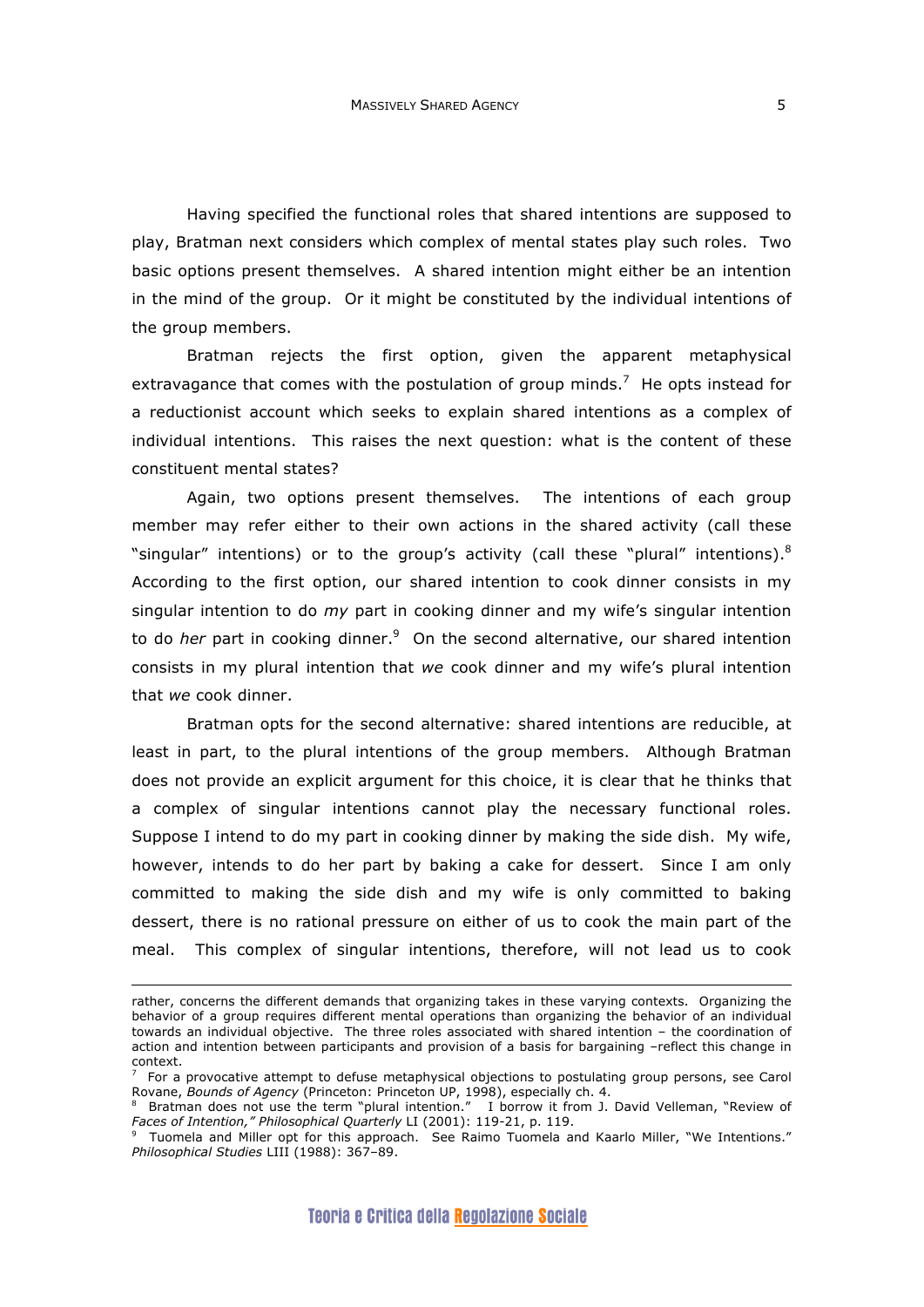dinner. By contrast, Bratman believes that plural intentions can play the requisite roles. It is to this demonstration that we turn.

# B. *Interlocking Intentions and Meshing Subplans*

Bratman's first suggestion is that shared intentions are fully reducible to plural intentions. Thus, we share an intention to cook dinner if and only if I intend that we cook dinner and you intend that we cook dinner.<sup>10</sup> The idea behind the proposal is that a simple combination of plural intentions is guaranteed to play the necessary functional roles. My plural intention that we cook dinner will set up our cooking as an objective to which I am rationally committed. Since satisfying this objective requires that I contribute to our cooking and you contribute to our cooking, I will be rationally committed to coordinating my planning and action with your planning and action. Absent this coordination, we won't end up cooking dinner and hence satisfying our mutual commitments. Furthermore, since my intention that we cook rationally commits me to ruling out options that are inconsistent with our cooking and likewise for you, we will be led in our bargaining to consider how we will cook together. Our plural intentions, in other words, provide a background from which rational bargaining can take place. It would seem, therefore, that a simple combination of plural intentions can play the three roles characteristic of shared intention.

Unfortunately, this argument does not quite go through. As Bratman points out, one way in which I can satisfy my intention that we cook dinner is for me to take your hands and chop the vegetables and then use your hands to stir them in

<sup>&</sup>lt;sup>10</sup> It might be wondered how this proposal escapes circularity: how can we explain shared agency via plural intentions when plural intentions (intending that *we J*) seem to use the concept of shared agency? Bratman's solution is to notice that the descriptions of the joint activity in the content of the plural intentions can be read in two different ways. The content-phrase "that we cook dinner" is ambiguous between a "cooperatively-loaded" and "cooperatively-neutral" sense. A cooperatively-loaded description is one that describes the activity in question as a shared activity. Thus when I intend that we cook dinner under a cooperatively-loaded description, I intend that we intentionally cook dinner together as a cooperative venture. A cooperatively-neutral description describes an activity in a manner that is compatible with its being a cooperative venture or one that is non-cooperative. Thus, if referring to my neighbor and I, I said that we cooked dinner yesterday, you would not know whether we intentionally cooked dinner together or whether I cooked my own dinner and he cooked his own dinner. Bratman proposes to understand the content of the constituent plural intentions in the cooperatively neutral sense. In this way, Bratman is able to explain shared intentions, and hence shared agency, by reference to mental states whose contents do not characterize the action in question as shared activities. Thus, our intention that we cook together, understood in a cooperatively-loaded sense, can be analyzed in terms of intentions that we cook, understood in a cooperatively-neutral sense. See generally, *Faces of Intention*, pp. 96-7.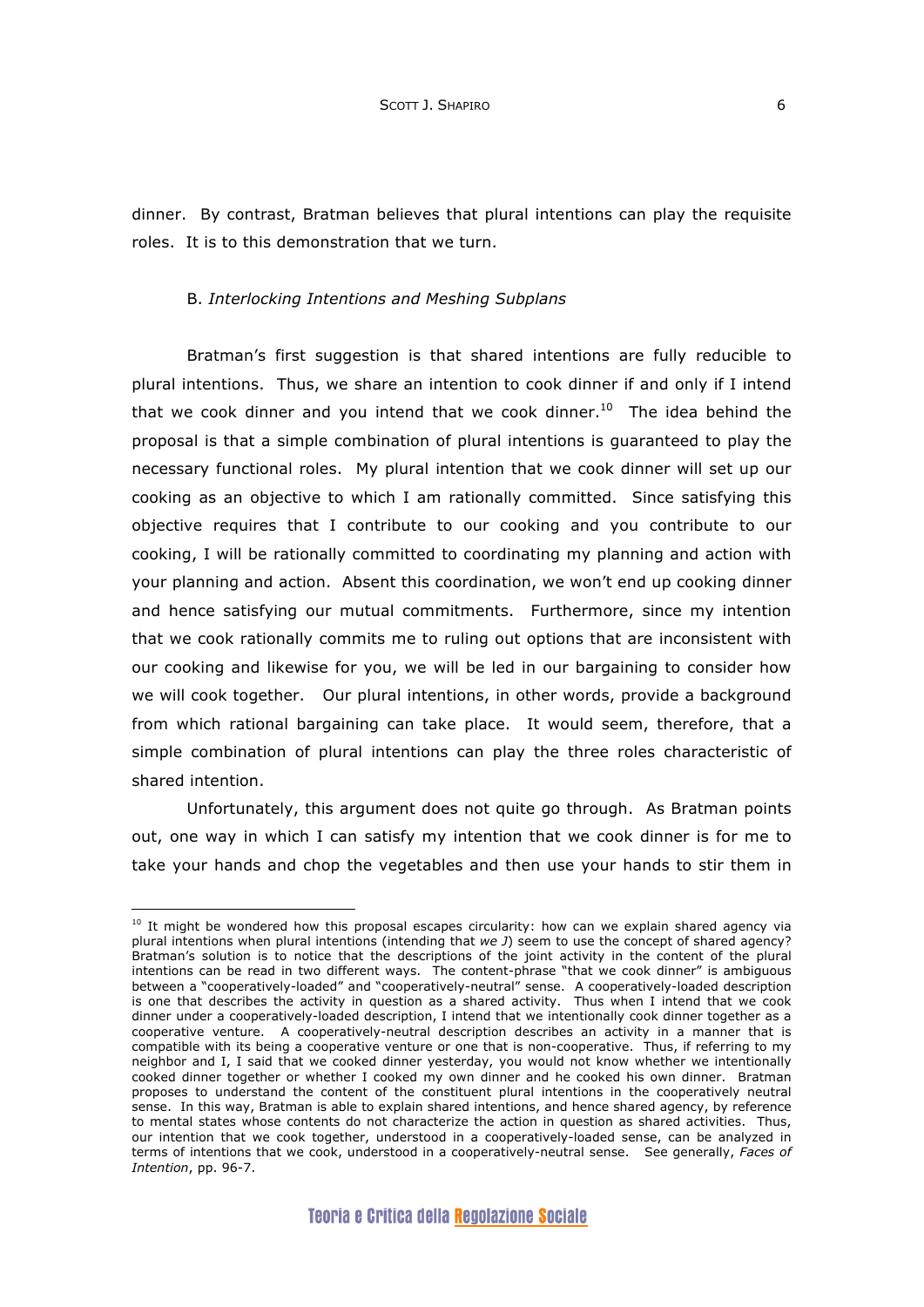the wok. In this instance, my intention that we cook dinner will lead us to cook dinner but not by virtue of your agency. My plural intention, in other words, will not lead us to intentionally cook dinner together.

The problem with the first proposal is that plural intentions do not ensure that agents who possess them will coordinate their *actions* with one another. My intention that we cook can be satisfied even if you don't intentionally cook. What is needed is a complex of intentions that ensures that each participant to the shared activity coordinates their actions with each other.

Bratman's next suggestion is that we share an intention to J not only when we each intend that we J but also when we intend that we J by way of the other's intention that we J. Thus, my wife and I intend that we cook just in case I intend that we cook because of her intention that we cook and she intends that we cook because of my intention that we cook. Bratman calls such intentions "interlocking intentions."

Notice that it is not possible to satisfy interlocking intentions by taking over the intentional agency of one of the other participants. If I take your hands and chop the vegetables I will not have acted in accordance with my intentions because my intention is that we cook dinner by way of your intention that we cook. A complex of interlocking intentions, thus, results in the coordination of the actions of the participants.

As Bratman points out, once we require plural intentions to interlock, it would seem odd if the only intentions to which these intentions refer are the intentions of the other participants. Why would I care about the successful execution of my partner's intentions and not my own? It seems more natural to say, for example, that I intend that we cook because of my wife's intention that we cook as well as my intention that we cook.

Requiring interlocking plural intentions, however, is still not strong enough. Suppose you think that we should deglaze the pan with water, but I think we should deglaze it with wine. While you are not looking, I pour out the water from the measuring cup and fill it with wine. You then unwittingly deglaze the pan with wine. While it is true that we cooked dinner by virtue of your actions, we did not do it in the way that you intended. Although you helped cook dinner, you did not intend to help by pouring *wine* into the pan. Although our interlocking intentions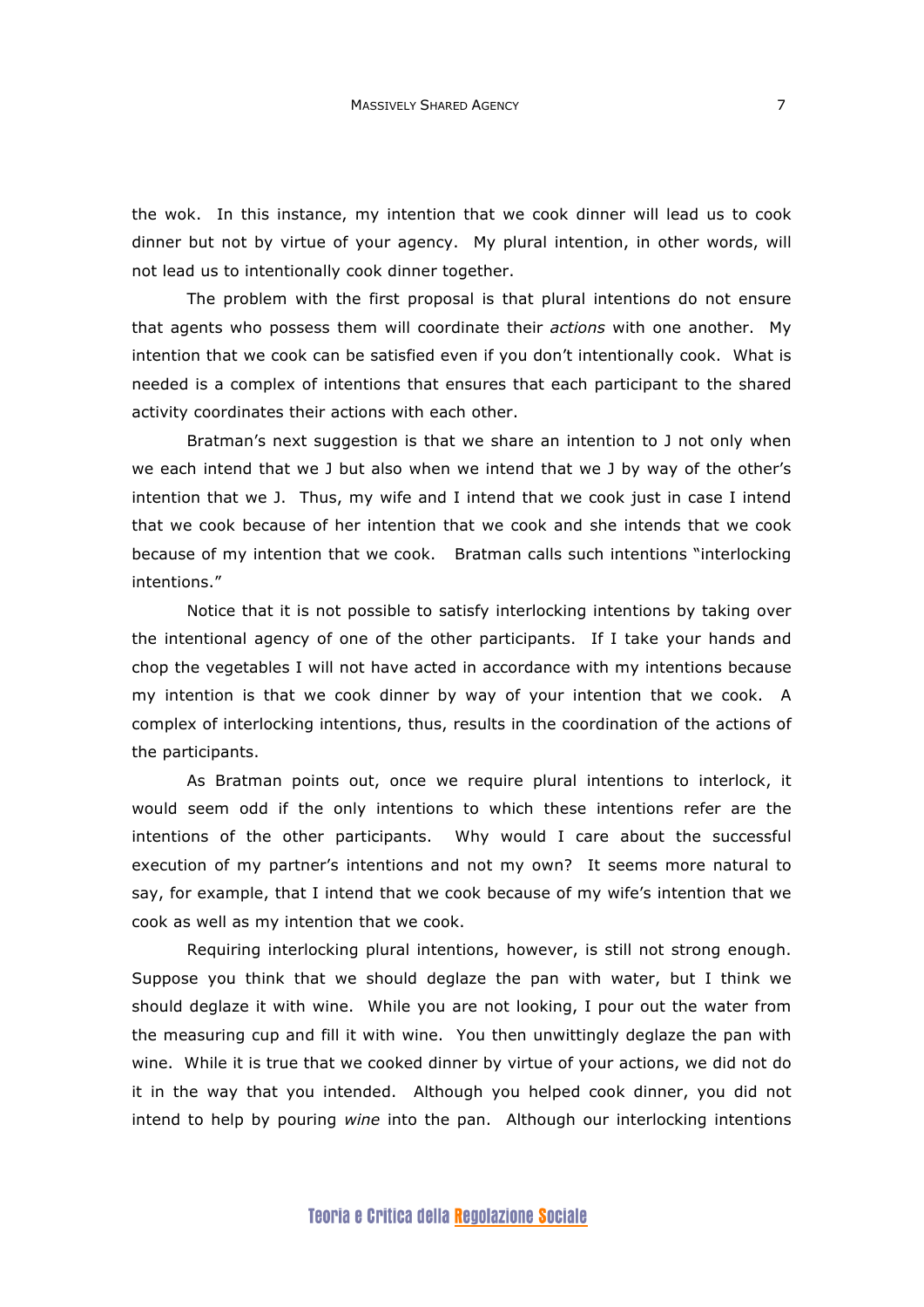led us to coordinate our actions, they did not lead us to coordinate our planning. Our activity came about in a manner that one of us did not plan.

In order to ensure that shared intentions lead to the coordination of intentions as well as actions, Bratman builds in a further commitment that the plural intentions be interpersonally consistent. That is, not only must each participant intend that they engage in the joint activity because of each other's plans and sub-plans but they must also intend to do so in accordance with subplans that "mesh." When I pour out your water and substitute wine, our cooking dinner is not in accordance with sub-plans that mesh because your sub-plan of deglazing with water is inconsistent with my sub-plan of deglazing with wine. We intend to cook together only if we are committed to resolving this conflict. Should conflict arise, the participants must be committed to deliberate, negotiate and/or bargain in order to overcome the impasse. This is not say that this commitment is an absolute one. It may be that each party cannot accept the subplans of the other, in which case the attempt at cooperation will ultimately fail.

Bratman imposes one more requirement on shared intentions. In order for us to share an intention, it must be common knowledge that we have these interlocking plural intentions. We wouldn't say that we intended to cook together if you didn't know that I intended that we cook together.

In sum, Bratman's proposal for shared intentions is as follows: We share an intention to J if and only if

- $(1)(a)(i)$  I intend that we J.
- $(1)(a)(ii)$  I intend that we J in accordance with and because of meshing subplan of  $(1)(a)(i)$  and  $(1)(b)(i)$ .
- (1)(b)(i) You intend that we J.
- (1)(b)(ii) You intend that we J in accordance with and because of meshing subplan of  $(1)(a)(i)$  and  $(1)(b)(i)$ .
- (2) It is common knowledge between us that  $(1)^{11}$

Having characterized shared intentions, Bratman proceeds to define shared intentional activity [or "SIA"]. In order for two people to act together intentionally, it is not enough for each to intend that they engage in the activity and to successful perform the activity. The intention and action must be appropriately connected.

 $\overline{a}$ <sup>11</sup> *See ibid*. 100–102.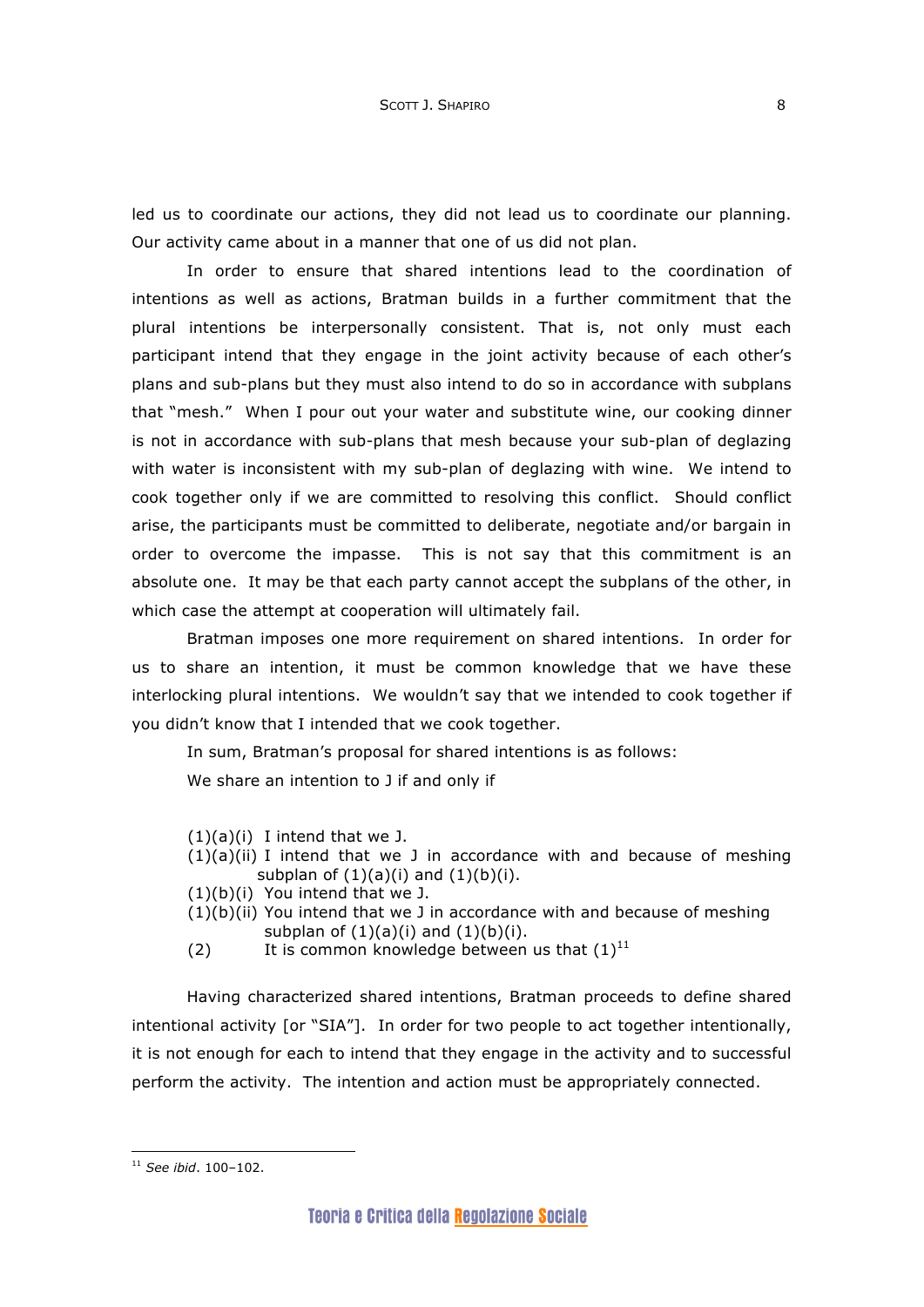Bratman specifies two ways in which the attitudes in question must be related. First, there must be mutual responsiveness of intention. During the planning of the joint activity, each participant must be attuned to the subplans of the other participants.<sup>12</sup> Each must be committed to adjusting their intentions in light of the intentions of the other members of the group, or at least committed to convincing the others to adjust their intentions so as to achieve a mesh. Secondly, there must be mutual responsiveness in action.<sup>13</sup> During the execution of the joint activity, each participant must be attuned to the behavior of the others and adjust their behavior accordingly so as to achieve the intended results. When we sing a duet together, I guide my behavior by listening carefully to which parts of the song you are currently singing. Bratman contrasts mutual responsiveness in action to "prepackaged cooperation. $14$ <sup>14</sup> In prepackaged cooperation, each participant acts according to, and only according to, the previously set plan. In a prepackaged duet, I might gauge my parts by looking at my watch, rather than my partner, and coming in at the pre-designated time. In such a case, the planning was a shared intentional activity, but the singing is not.

In conclusion, a shared intentional activity results whenever we J, we share the appropriate attitudes and these attitudes are connected to our J-ing.

Our J-ing is a SIA if and only if

(A) We J. (B) We have the attitudes specified in  $(1)(a)$  and  $(1)(b)$  and  $(2)$  and (C) (B) leads to (A) by way of mutual responsiveness (in the pursuit of Jing) in intention and action.<sup>15</sup>

# **II. Shared Intentional Activity with Authority**

As Bratman himself notes, he developed his theory by focusing on joint activities that do not involve authority structures.<sup>16</sup> In this section, I would like to

<sup>12</sup> *Ibid*. 106.

<sup>13</sup> *Ibid.*

<sup>14</sup> *Ibid*.

<sup>15</sup> *Ibid.*

<sup>16</sup> *Ibid*. 94. See also *Ibid*. 110.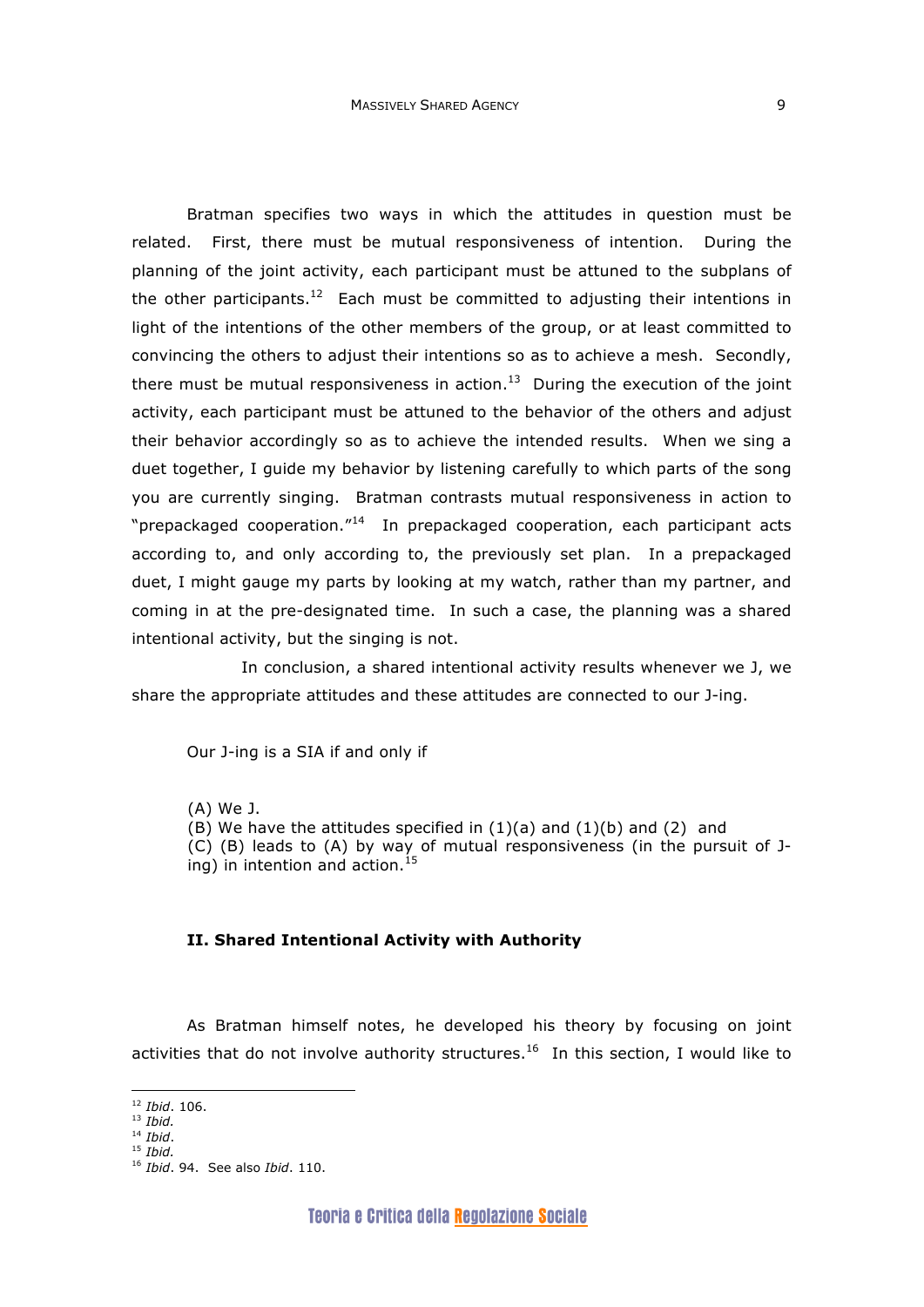explore whether his account of shared agency can be extended to cover these sorts of cases and, hence, is capable of providing an appropriate foundation for modeling massively shared agency.

#### A. *Can Bratman's Model be Extended?*

As a general matter, when adults cook dinner together, sing a duet together, or fly to another city together, neither has authority over the other. If while preparing dinner I order you to "fire" the chicken, our cooking together would probably end then and there. There are many cases, however, where one member of the group has authority over others and yet it is entirely appropriate to consider their joint activity a cooperative venture.

Imagine that a group of friends decide to sail from New York to Nova Scotia. Having sailed together once before, they remember the problems that arose the last time they set out. They recall that during storms, despite their best efforts, they were unable to coordinate their behavior effectively and, as a result, everyone's safety was seriously put at risk. In addition, the friends were generally indifferent between stopping in Maine and proceeding directly to Nova Scotia, and this collective indifference made the decision difficult to make, causing substantial delays. In order to prevent the same problems from arising again, they resolve to appoint a group member as the captain for the trip. They figure that the trip will be faster, safer and more pleasant if one is designated as having authority over the others.

Let us assume that their first trip was a shared intentional activity. I think it is reasonable to assume that the mere appointment of an authority would not preclude their second trip from being one as well. That the new captain has authority over her crew is not inconsistent with their cooperating with one another in order to achieve a common goal. Indeed, they set up the authority structure precisely because they thought that they could not achieve their goal, or achieve it as well, without hierarchy.

At first glance, however, it would seem that this second trip could not be a shared intentional activity. Consider the conditions that Bratman imposes on shared intentions. As we saw, participants share an intention only when each intends to act in accordance with subplans that mesh. However, this condition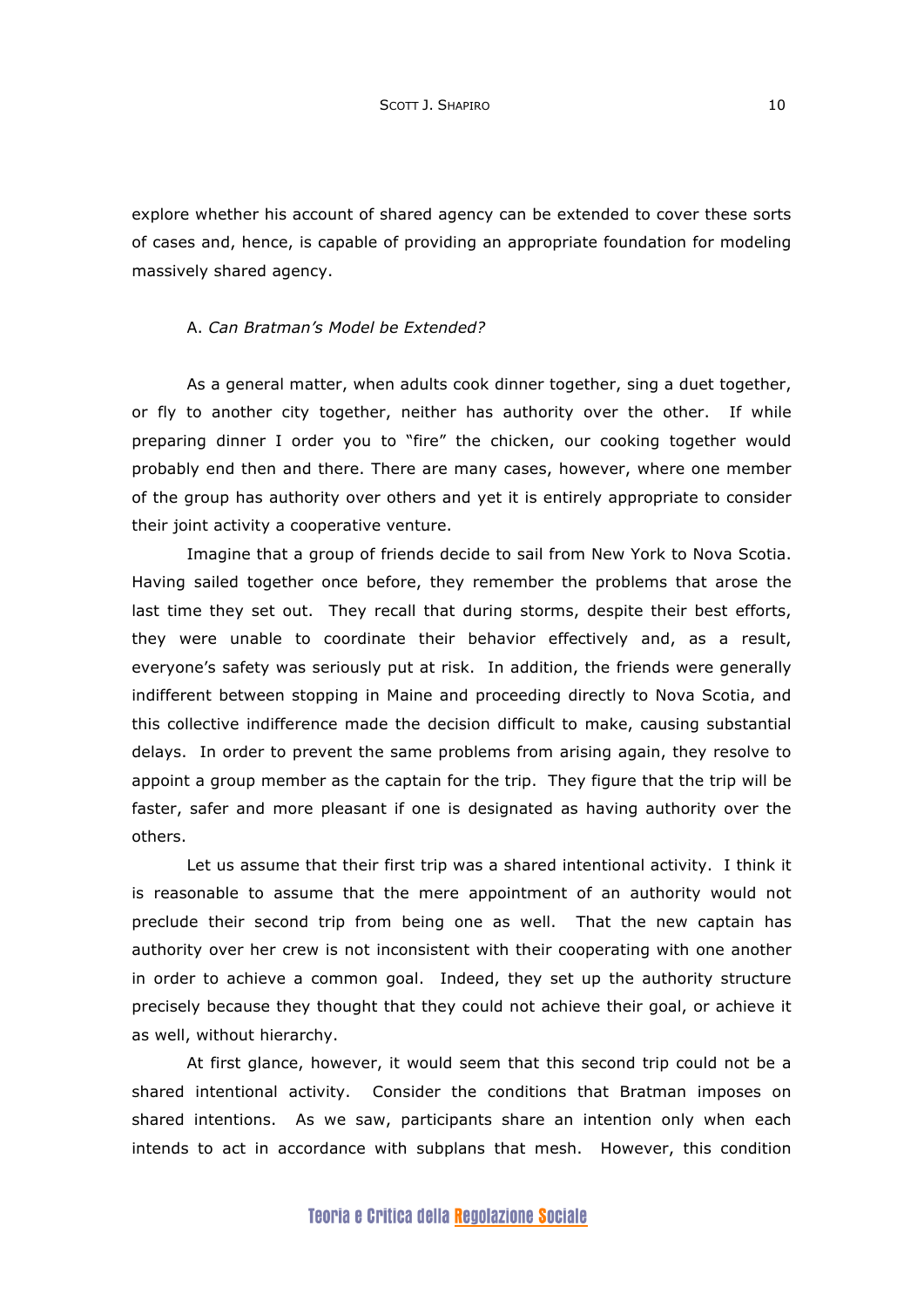appears to fail in joint activities involving authority. The captain of the boat does not intend to mesh her subplans with those of her crew – rather, they are supposed to mesh their plans with her. Similarly, mutual responsiveness does not seem to be present in the second voyage. While the crew must be responsive to the captain, the captain does not have to be responsive to the crew. Such is the nature of hierarchy: responsiveness to intention and action need not be mutual. Those below must respond to those above, but not vice versa.

These incompatibilities, though, are only minor or non-existent. As I will argue, the conditions that Bratman imposes on shared intentional activity are either consistent with the existence of shared intentional activities involving authority [hereinafter "SIAA"], or must be slightly modified in order to achieve the requisite fit. In addition to showing the consistency of Bratman's general model, I will set out further conditions that will distinguish an ordinary SIA from one where authority relations are also present.

#### B. *Orders and Meshing Subplans*

Let us begin with the meshing subplans condition. Upon reflection, it is apparent that the captain of the boat is committed to acting in accordance with meshing subplans. Given that she wants everyone's behavior, including her own, to be organized in a certain way, she must ensure that everyone's subplans, including her own, mesh. If the captain believes it preferable to rig the sail herself, she must find out whether anyone else intends to rig the sail as well. More importantly, if the captain has decided that the boat will dock in Maine, she must guarantee that this decision meshes with everyone else's plans. The captain courts disaster if she plans for the crew to dock the boat in Maine but they plan to dock it in Nova Scotia.

That the captain is committed to meshing subplans does not mean, however, that she is committed to revising *her* plans in case of conflict. To be sure, the captain may adjust her plans to mesh with those of her crew; she may also negotiate and bargain with them in order to persuade them to revise their subplans, rather than vice versa. What is special about the captain's position, though, is that she possesses a tool for achieving a mesh that her crew does not have: she may *order* her crew to act as she intends. If the captain exercises her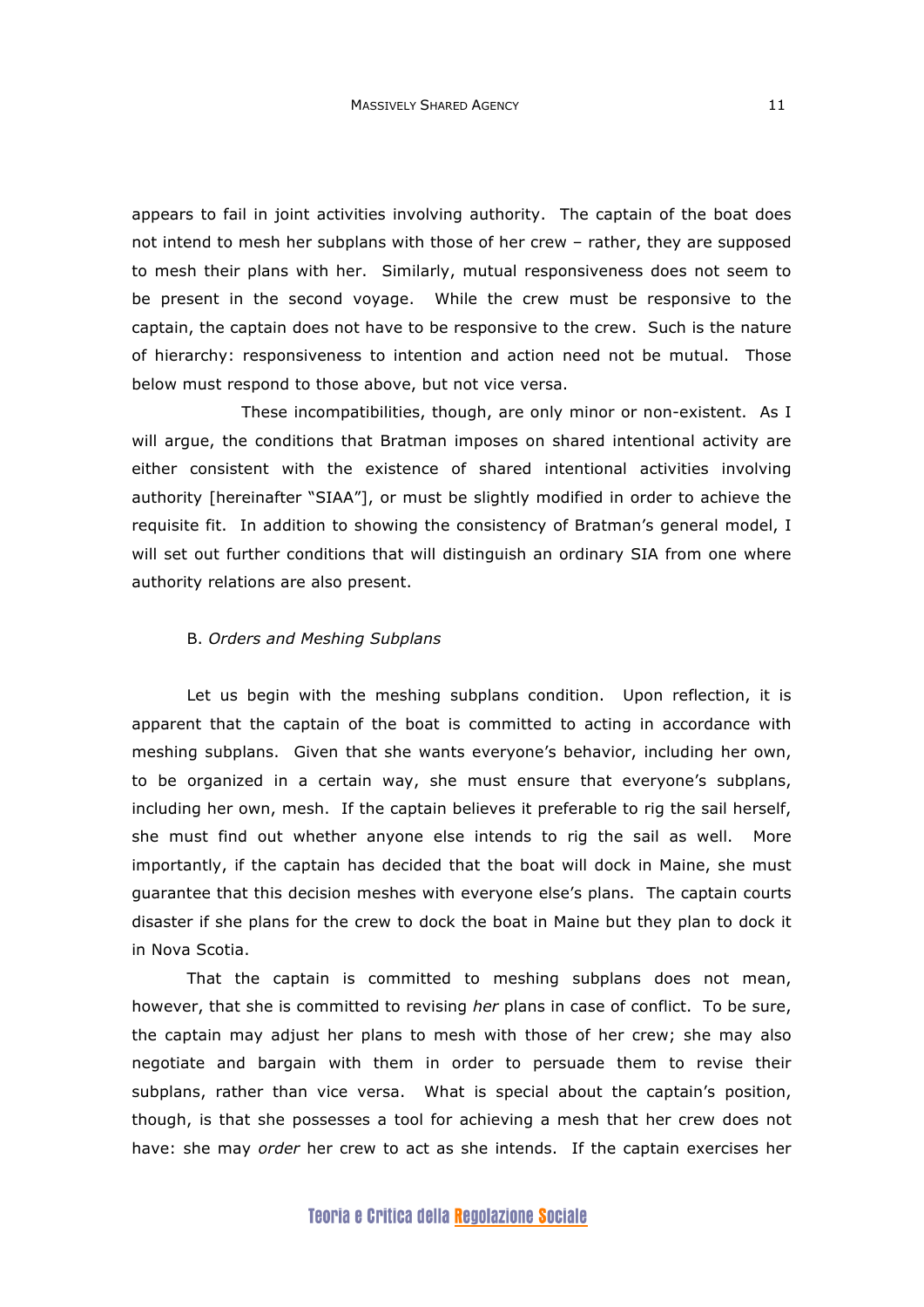authority, her crew will be committed to revising their subplans so that they mesh with the captain's. Once orders are given, it will then be inappropriate for the crew to negotiate and bargain with the captain – to do so would be a slight to the captain's authority.

In a SIAA, therefore, every participant is committed to acting in accordance with meshing subplans. Authorities and subjects are distinguished, however, by what those commitments require them to do given their differing roles. Whereas authorities can achieve interpersonal consistency either by revising their subplans or issuing orders, their subjects do not have that luxury. If they are ordered to act by someone having authority over them, they must revise their subplans just in case their intentions do not yet mesh.

As this discussion suggests, orders are devices that an authority uses in order to enforce its intentions. When someone in authority issues an order, that person intends that the subject (a) adopt the content of the order as her sub-plan and (b) revise her other subplans so that they mesh with the order. If the captain orders the crew to head towards Maine, the captain intends that every crew member adopt her plan as their plan, as well as revise their other plans so that they are consistent with this newly adopted plan.

SIAA's can now be characterized as follows: Our J-ing is a SIAA if and only if

- $(1)$  J is a SIA.
- (2) If one of us has J-authority over the other, then
	- (a) The authority intends that the subject adopt the content of her orders as subplans as well as revise the subject's subplans so that they mesh with the orders.
	- (b) The subject intends to adopt the content of the authority's orders as subplans as well as to revise his subplans so that they mesh with the orders.
	- (c) (a) and (b) are common knowledge
- (3) Either I have J-authority over you or you have J-authority over me.

One limitation of this formulation, however, is that it takes the J-authority relation as given (why the relation is called "J-authority," rather than "authority," will be explained shortly). It does not show us how to determine whether someone has J-authority over another, only that certain inferences can be generated from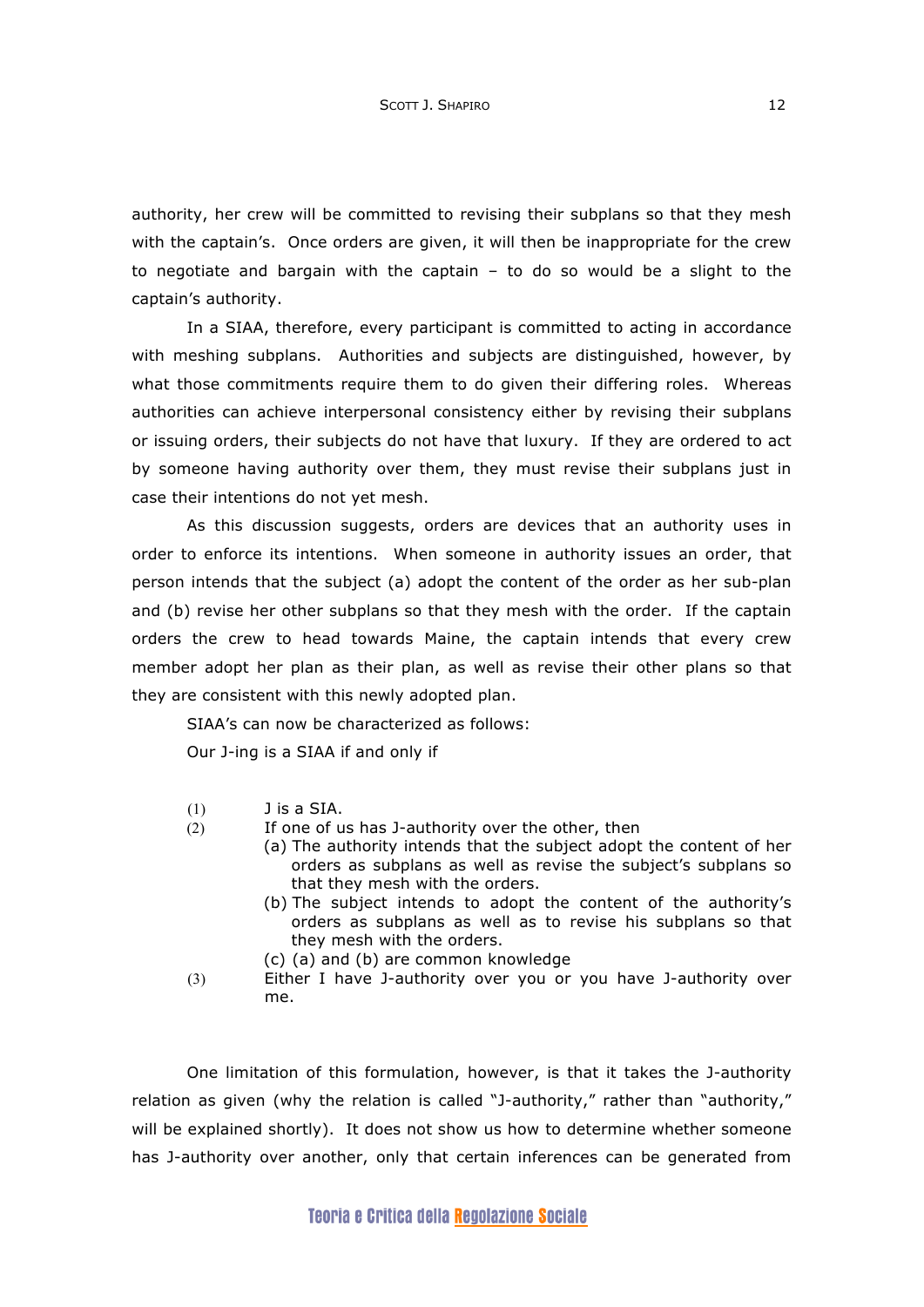such a determination. In principle, though, it should be possible to construct a definitive test for establishing whether someone has authority in a shared intentional activity. After all, it is plausible to suppose that authority relations in a SIAA are created in part by that very activity. The captain became the captain of the boat because the friends decided, during the planning phase of their trip, that one will have the power to regulate certain activities on the boat. The test for determining who has J-authority over whom should track the process by which authority relations are generated.

How, then, are authority relations generated from SIA? Here's a hypothesis: Someone comes to have J-authority over another just in case he intends that others adopt and revise certain subplans and these others intend to respond to these directives in the manner intended. We will say that authority arises in shared intentional activities just in case the intentions of the participants "vertically" interlock. This idea can be captured by converting condition (2) above into an explicative definition of "J-authority."

- (V) A has J-authority over S if and only if:
	- (a) A intends that the other adopt the content of her directives as subplans as well as revise S's subplans so that they mesh with the directives.
	- (b) S intends to adopt the content of A's directives as subplans as well as to revise his subplans so that they mesh with the directives.
	- (c) (a) and (b) are common knowledge

The first question that naturally arises with respect to the relation of Jauthority as set out in (V) is whether vertical interlocking creates reasonable authority relations. Do the participants of J now have objective reasons to listen to their new "superiors"? My own view is that mere vertical interlocking of intentions is insufficient to create reasonable authority. This is so because many shared activities are morally noxious and there can be no obligation to participate in morally noxious enterprises. Bank robberies, terrorist plots and unfair business practices may all involve structures of J-authority but there is no reason to act so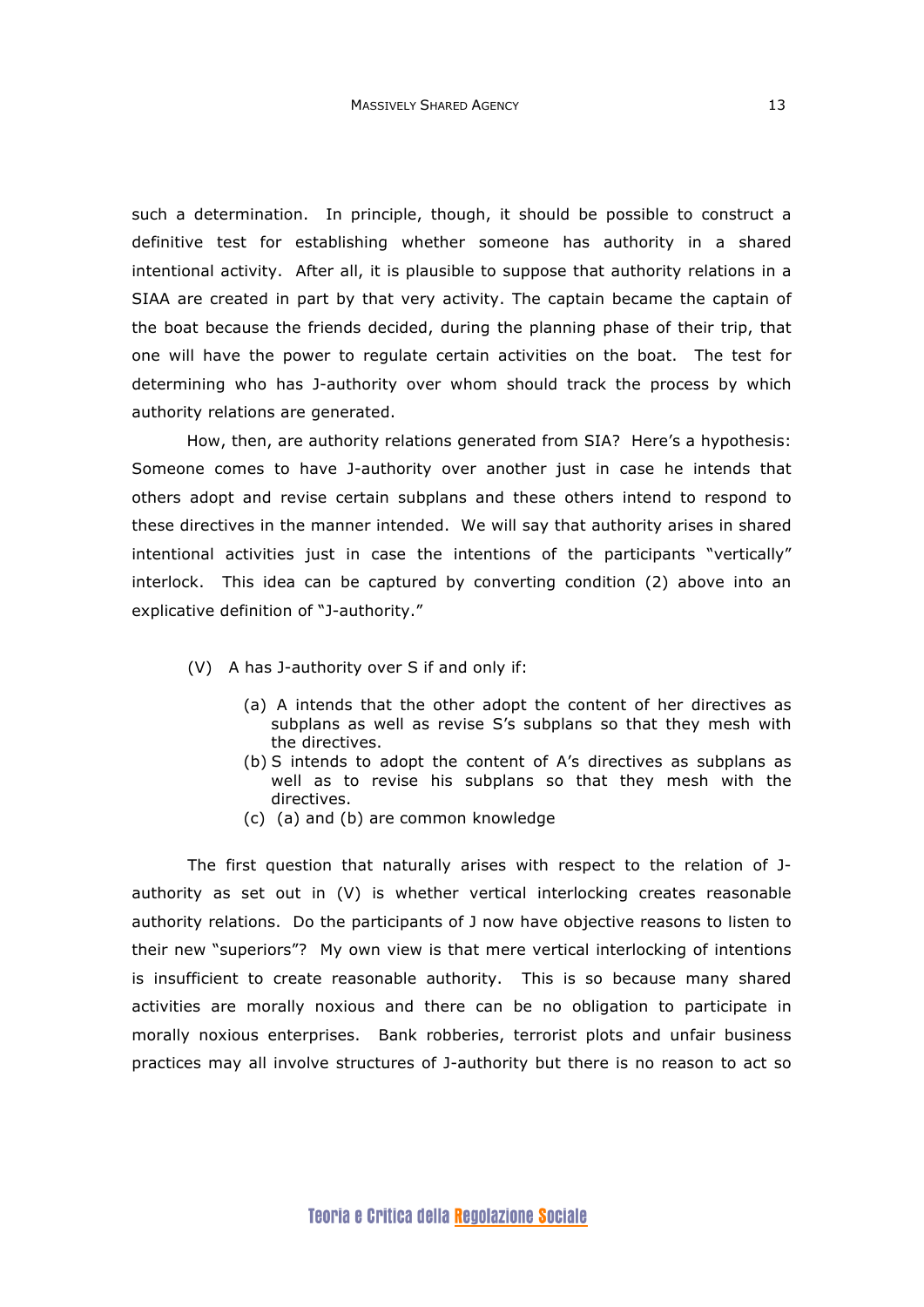as to further their cause. For this reason, I have termed the relation "J-authority" rather than "authority" *simpliciter*. 17

While the vertical interlocking of intentions is insufficient for reasonable authority, it is enough to create *rational* authority, that is, to render it rationally required for subjects to heed the directives of those who have J-authority. The reason is that, according to (V), submission to authority involves *intending* to take the content of another's directives as one's subplans. As a result, the norms of rationality that govern intentions come into play. $18$  If someone submits to the authority of another, and yet ignores an order directed to him, then he will be acting in a manner inconsistent with his intentions. His disobedience will be in direct conflict with his intention to defer. Moreover, this "subject" is not rationally entitled to give up his intention to defer to authority, unless he has a sufficiently good reason to reconsider. As Bratman has argued, intentions are subject to norms of reasonable stability. Since the function of intentions is to guide our conduct over time so that we need not deliberate about what to do next at every turn, it would be self-defeating if agents were rationally permitted to reconsider their intentions absent some good reason to do so. $^{19}$ 

While submission to authority creates rational authority relations, such that disobedience becomes irrational upon acquiescence, agents might nonetheless be irrational for submitting to authority in the first place. The authority may be a nitwit. Nevertheless, once someone has formed an intention to treat the authority's directives as trumps to their own planning, they have changed their normative situation and are rationally committed to follow through unless good reasons appear that force them to reconsider.

Whether submission to authority is rational depends on whether it is rational to delegate one's own planning authority to another. In general, such delegation is irrational because we are normally the best and cheapest judges of what we should do. But when this is no longer the case, when others know more than we do about what we should do and can be trusted to point us in the right direction, or when we

<sup>&</sup>lt;sup>17</sup> For stylistic reasons, I will sometimes use "authority" in what follows instead of the more awkward "J-authority."<br><sup>18</sup> See *Intention, Plans and Practical Reason*, chs. 1 and 2.<br><sup>19</sup> In order for vertically-interlocking intentions to generate the J-authority relation, it is necessary that

the intentions be fairly stable. As Margaret Gilbert pointed out to me, individuals whose demands can be ignored virtually at will are best not considered authorities of any sort.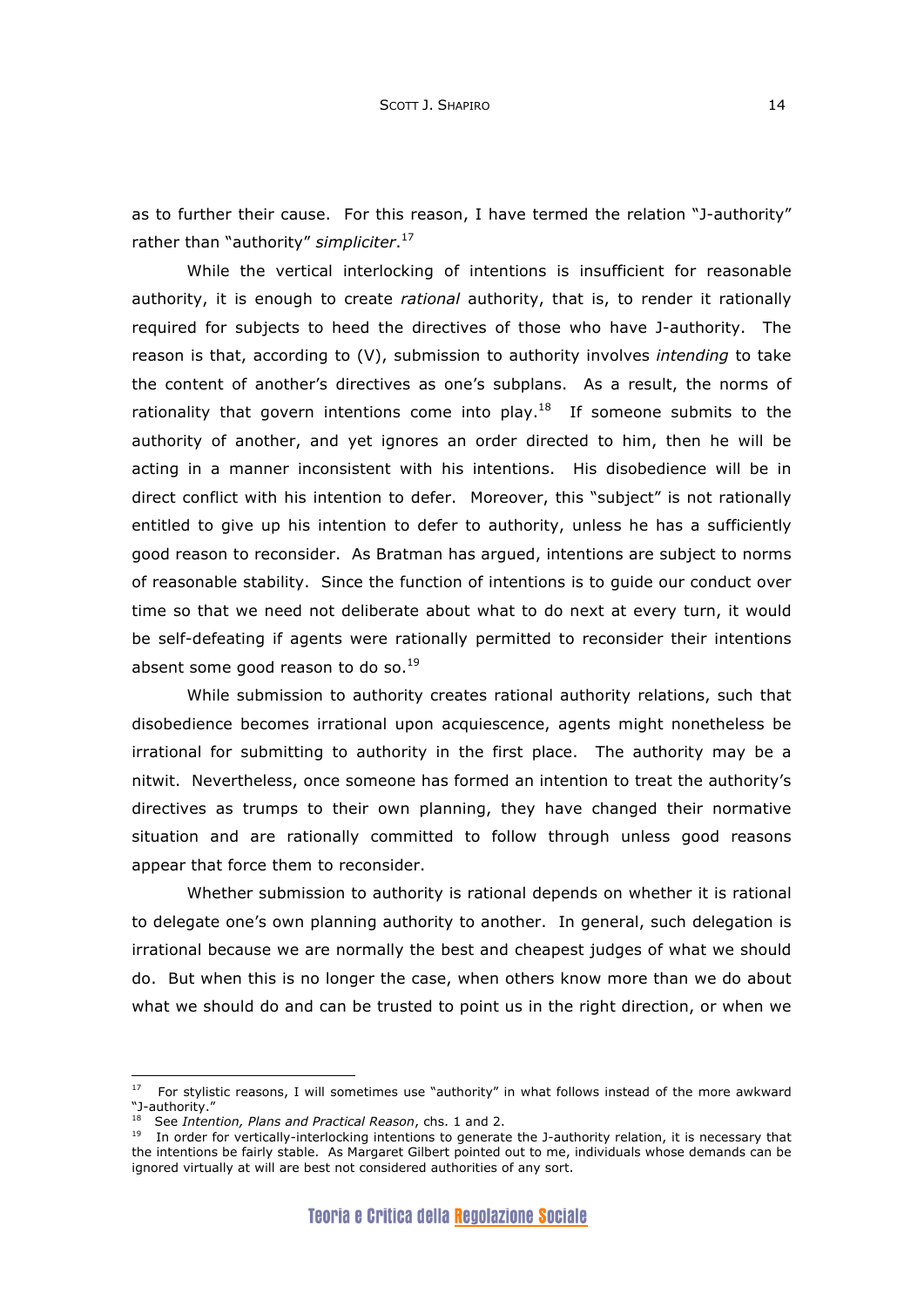can conserve precious cognitive resources by deferring to others without risking too much error, we should plan for others to plan for us.

In shared activities, there are additional reasons to delegate planning authority. Insofar as shared activities usually require a certain degree of organization in order to succeed, and because it is usually costly for participants to organize themselves, it will often be rational for participants to rely on an authority to guide their conduct. In submitting themselves to an authority, they obviate the need to deliberate and bargain with one another in order to establish a mesh in their subplans.

Authorities are useful in shared activities, we might say, because they are "mesh-creating" mechanisms. When disputes between participants break out with respect to the proper way to proceed, authorities can create a mesh between the subplans of the participants by demanding that both sides accept a certain solution. By accepting this authoritative settlement, participants satisfy their commitment to act in accordance with meshing subplans. And in situations where superiors and subordinates are in conflict, superiors can satisfy this commitment precisely by issuing an order, thereby imposing meshing subplans on their underlings.

# C. *Mutual Responsiveness*

It should be clear by now that authorities are as responsive to the intentions and actions of their subjects as their subjects are responsive to their intentions and actions. The function of authorities in SIAA is to ensure that the participants' actions are organized so that goals of the activity can be achieved. This will require that authorities be attuned to the intentions and actions of the participants, modifying their own subplans in some cases and ordering the revision of their subjects' subplans in others. Moreover, they must be sensitive to the success or failure of their subjects' actions so that compensatory action may be taken if judged appropriate.

There is an important sense, however, in which the participants in SIAA are not mutually responsive to one another. When an authority exists within a group, subjects may look towards the authority in order to coordinate their behavior rather than taking their cues from each other. Moreover, when orders are issued, the directives may remove discretion from the subjects on how to proceed. Depending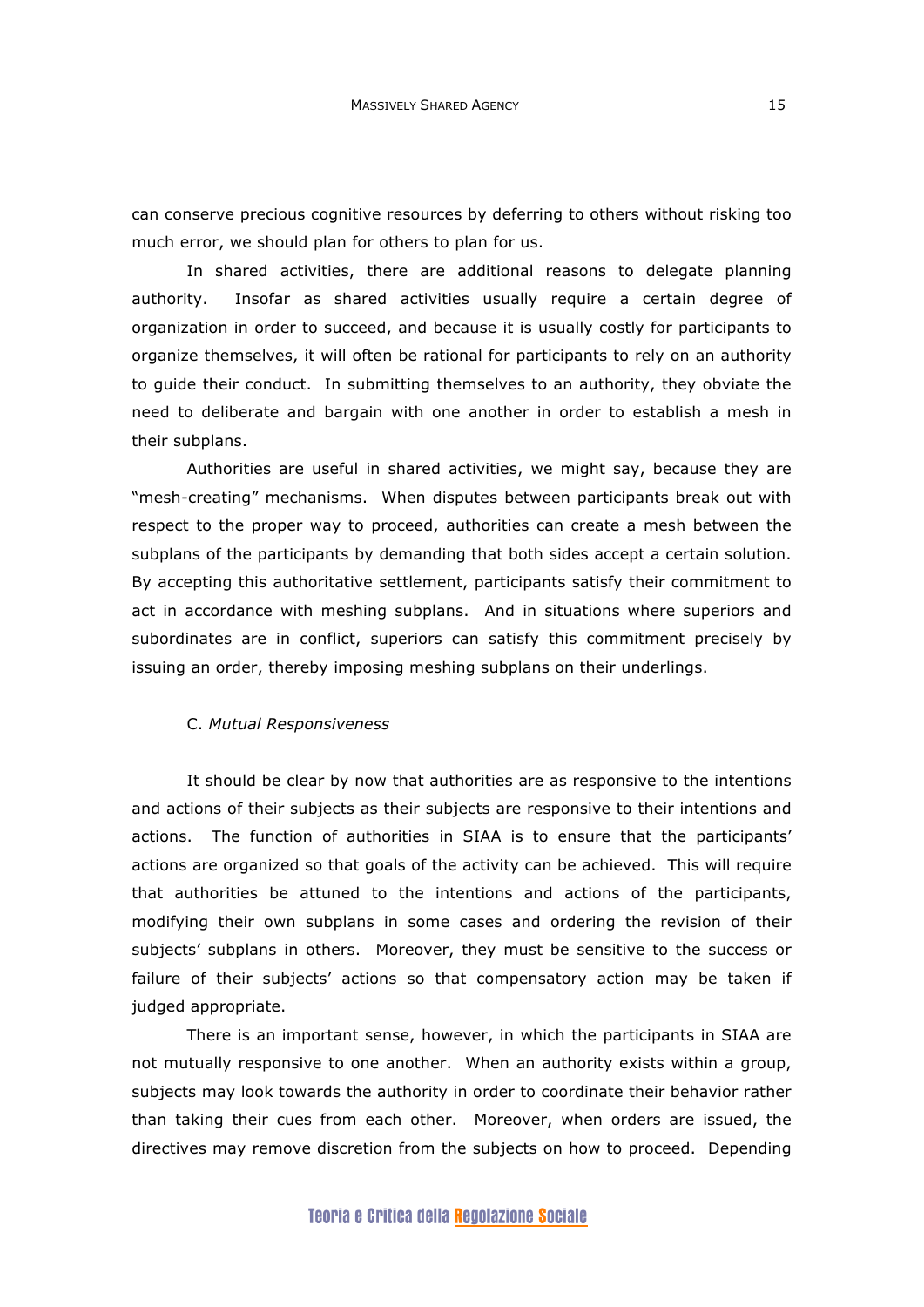on the scope of authoritative regulation, aspects of a SIAA may start to resemble prepackaged cooperation, insofar as the subjects will be forced to respond to the rules laid down rather than to the each other's intentions and actions.

#### D. *Summing Up*

As we have seen, Bratman's account of shared agency is compatible with authority relations, provided that some slight modifications are made. In particular, the requirement of mutual responsiveness in action must be dropped. The major conceptual generalization involves broadening the class of mesh-creating mechanisms to include authority. In shared activities involving authority, superiors can satisfy their commitment to meshing subplans not only by deliberating, negotiating and bargaining, but by issuing orders and thus imposing a mesh on their subordinates.

#### **III. Massively Shared Agency**

Having argued that, with a bit of tweaking, Bratman's model of shared agency is able to account for joint activities involving authority, I would now like to examine whether they can be extended to large-scale ventures. I will argue that they cannot. The problems center on Bratman's demand that all participants in shared activities must share a plural intention in favor of the activity. This requirement, I will argue, excludes activities that employ large numbers of participants, given the doubtfulness that participants in these activities will, or can, all share the necessary commitments.

### A. *Alienated Participants*

It is one of the merits of Bratman's theory of shared agency that it does not require each participant to have the same motivations for engaging in the shared activity. You may want to paint the house because the paint is chipping; I may want to paint the house because I am sick of its color. Nevertheless, we can paint the house together if our respective reasons support the same intention, namely, the intention that we paint the house together.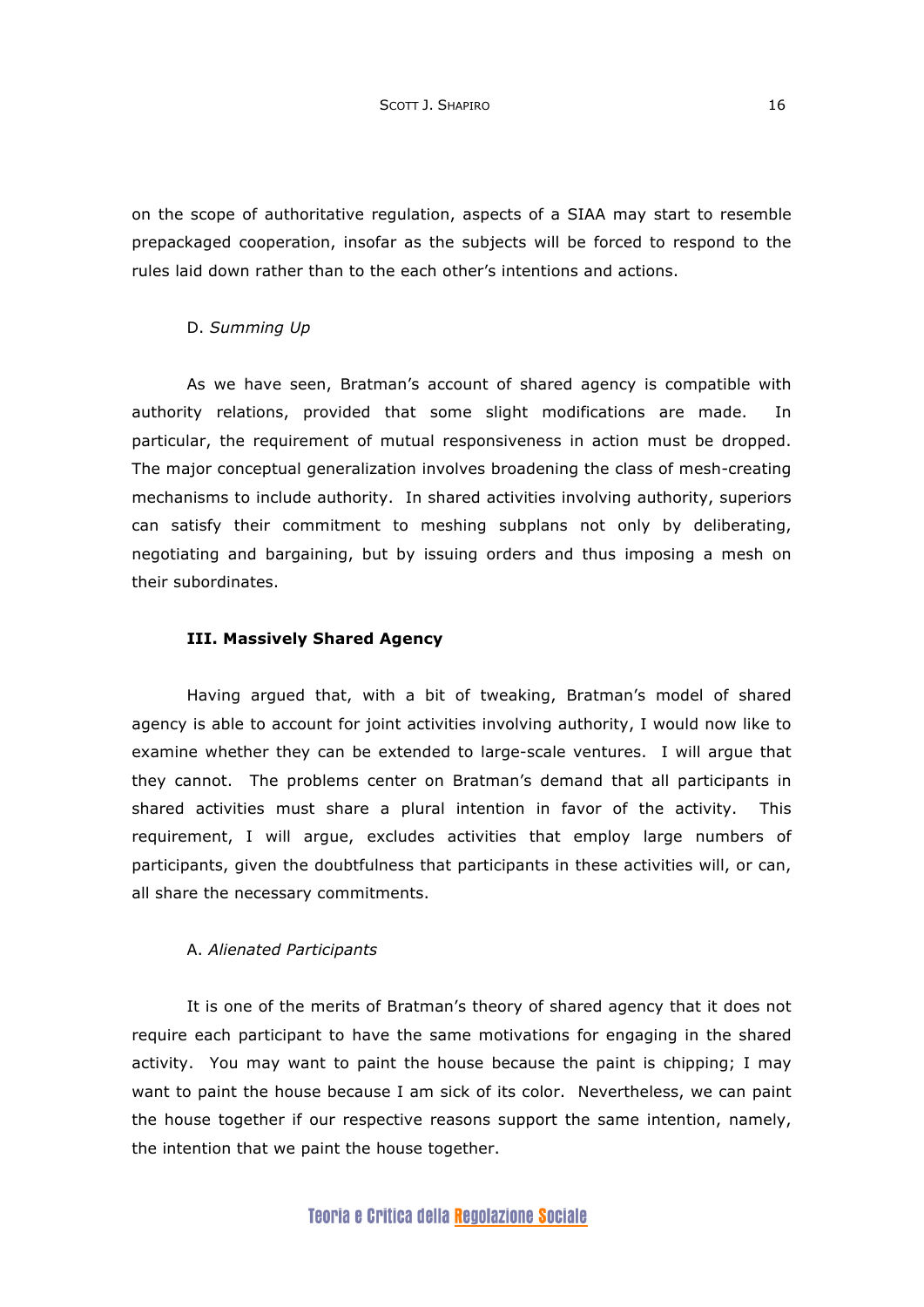Despite this liberality, I would like to argue that Bratman's account is still too restrictive. For it is often the case that participants engage in a shared activity even though some, perhaps all, are not committed to the joint activity. People can work together, in other words, despite the absence of a shared intention that the group J.

To see why the requirement of shared plural intention is too strong, consider the case of the "alienated" painters. Suppose Abel wants Baker and Charlie to paint his house. Abel offers \$1000 dollars to Baker if Baker does what he tells him to do. Abel offers Charlie the same terms. Baker and Charlie both agree. Abel then tells Baker to scrapes off all the old paint and Charlie to paint a new coat on the scraped surface. Charlie waits until Baker scraps the old paint from the front of the house and then proceeds to paint a fresh coat on it. While Charlie paints the front, Baker scrapes the paint off the back of the house. When Baker finishes scraping, Charlie paints the rest of the house. It would seem that both Baker and Charlie have intentionally painted the house together.

It follows on Bratman's theory that Baker and Charlie share a plural intention that they paint the house. But this does need not be so. Suppose that halfway through his painting the fresh coat, Charlie announces that he quits. Baker replies that it doesn't matter to him – after all, he will get his money regardless. If we assume that Baker is rational, sincere and hasn't changed his mind once he accepted the job, we can infer from this exchange that Baker never formed a plural intention. This is so because to intend that they paint the house entails a rational commitment on the part of Baker to the joint activity of their painting the house. This commitment, if present in a rational participant, must express itself in some form of action designed to result in their painting of the house. Baker might pick up the brush and paint the house himself, or notify Abel of Charlie's departure, or try to convince Charlie that he shouldn't leave. The fact that Baker does nothing indicates that he is not so committed. He has the singular intention to do as Abel says and, hence, to scrape the paint off the house, but not the plural intention that *they* paint the house. Yet, despite the fact that Baker is not so committed to the joint activity, it will be true that they intentionally painted the house together if Charlie changes his mind and stays to finish the job.

Bratman's model of shared agency, therefore, appears to exclude cases of shared agency among alienated participants. Baker and Charlie are both alienated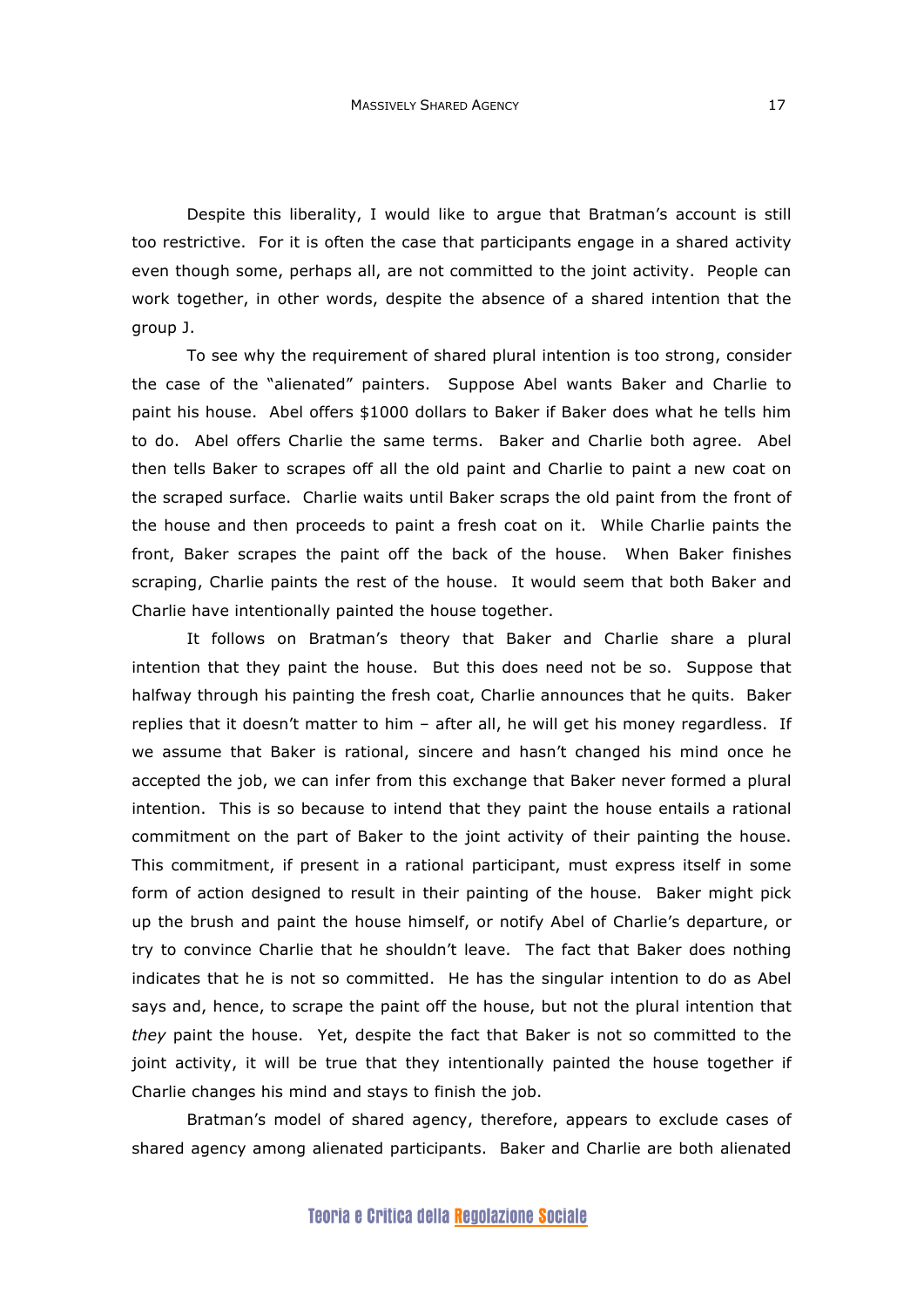from the project of painting the house. They don't care a wit about painting the house, only in getting their money. Indeed, they may hate Abel and not want him to have a nicely painted house. Yet, they can still paint the house together, and do so intentionally, even though neither of them intends that they paint the house together. They paint together, in other words, despite the fact that neither of them possesses a plural intention, let alone share that plural intention.

I do not wish to claim that Bratman's account cannot apply to any activities involving alienated participants. For it is often the case that participants can be committed to a joint activity to which they are apathetic or even hostile. Suppose that Baker and Charlie are told that they only way they will get their money is if they manage to get the house completely painted. In that case, Baker and Charlie, if rational, will be committed to their painting the house and hence will share an intention in favor of painting the house together. Yet, there are situations in which alienation does not result in shared intentions, such as the first scenario mentioned, and it is these cases that Bratman's model unjustifiably rules out.

If Bratman's model is inapplicable to the case of the alienated painters, then it will be unsuitable for virtually *any* instance of massively shared agency. For in any large scale activity, there are bound to be participants that intentionally contribute to the group effort but are not committed to the success of the group venture. Dilbert might be hired by Microsoft to work on a new version of their operating system. Because he gets paid only if he programs, he intends to program. However, he may not care at all if the software group is successful, given that he is paid regardless of whether the group is successful. He does not form a plural intention in favor of the group venture because he does not share its goals. If the group is successful, and is successful in part because of Dilbert's efforts, then the group has intentionally worked together, regardless of Dilbert's lack of commitment to their success.

#### B. *Failure of Interdependence*

According to Bratman's accounts of shared agency, it is not enough that participants have as their goal that the group engages in the joint activity. The participants must each *intend* that the group engage in the activity. Shared agency requires shared plural intentions, not just shared plural goals.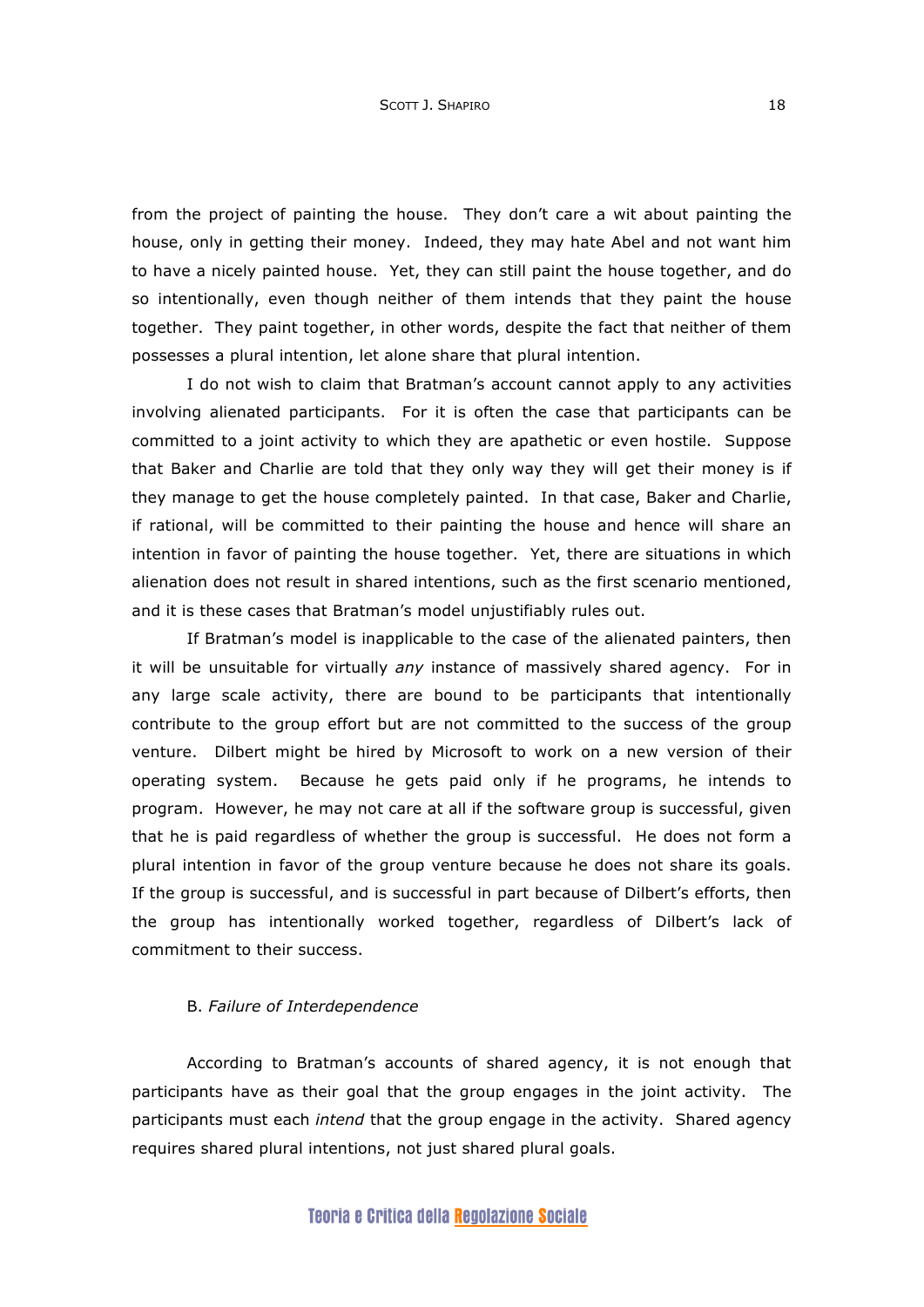David Velleman has objected that Bratman's requirement of a shared plural intention is too strong.<sup>20</sup> Intention, he pointed out, is an attitude that settles matters in favor of the intended action. This settling function of intention makes it difficult to see how a plural intention can be shared. How, Velleman wondered, can my intention that we paint the house settle the matter for us – isn't the question of whether we will paint the house up to you as well? To be sure, if I have authority over you, I can settle the matter for you. But if so, Velleman continued, how can you intend that we paint the house, given that this would require that you have authority over me as well?

How can I frame the intention that "we" are going to act, if I simultaneously regard the matter as being partly up to you? And how can I continue to regard the matter as partly up to you, if I have already decided that we really are going to act? The model seems to require the exercise of more discretion than there is to go around.<sup>21</sup>

To this objection, Bratman responded by noting that my settling the matter whether we paint the house does not entail that I have authority or control over your actions.<sup>22</sup> For I might confidently predict that my intending that we paint the house will lead you to similarly intend. I settled the matter for us by intending, but I did so via your free agency, namely, by my knowing that you will take my intention as a decisive reason to adopt the same intention. Likewise, your intention that we paint the house settles the matter for us because you are confident that whether we paint the house together is completely dependent on whether you so intend. Given my intention, you know that we will paint the house if you intend that we paint the house and we won't paint the house if you don't intend that we paint the house. Thus, both of us can intend that we paint the house because both of us can settle the matter whether we will paint the house.

Bratman's strategy here is to show that participants can share a plural intention whenever the plural intentions are *interdependent*. 23 I can settle that we paint the house because I know that your intention depends on my intention. Likewise, you can settle the same matter because you know that my intention

<sup>20</sup> See J. David Velleman, "How to Share an Intention," *Philosophy and Phenomenological Research* LVII  $(1997)$ : 29-50.

<sup>21</sup>*Ibid.* at 35. 22 See Bratman, "I Intend that We J" in *Faces of Intention*, p. 155.

<sup>23</sup> *Ibid.* at 153.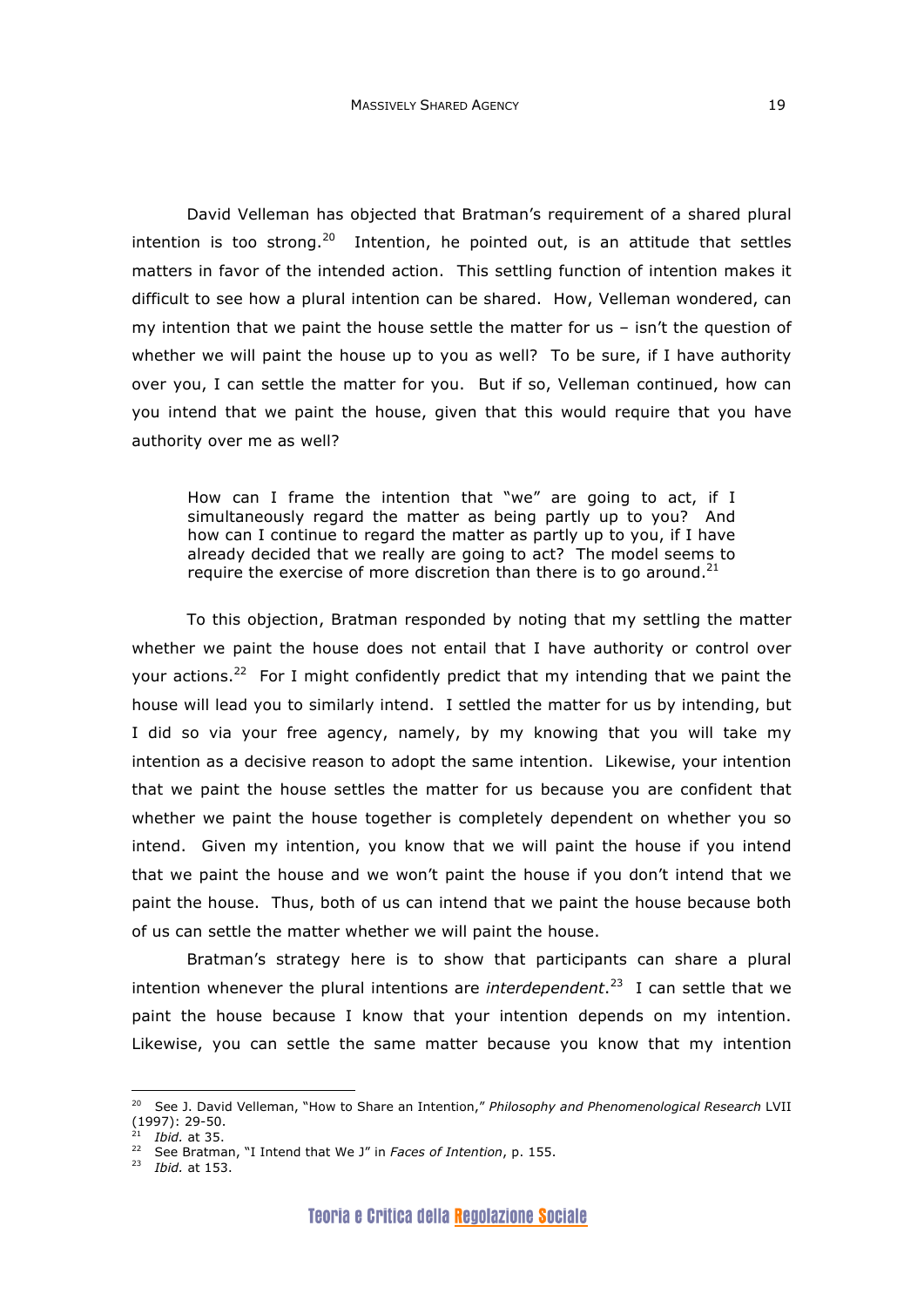depends on your intention. There is no incoherence in each of us settling what the other will do because each of us knows that the persistence of their intention is the ground for the persistence of the other one's intention.

Now it is plausible to suppose that intentions will be interdependent in many activities involving a small number of participants. This is so because in such instances each participant is likely to be pivotal to the success of the activity and hence each participant will ground their intentions in the persistence of the others' intentions. But it is doubtful whether this interdependence can endure in the face of expanding numbers. For in larger-scale shared activities, the marginal contribution of most contributors falls and, correspondingly, the likelihood that those participants will be deemed pivotal also decreases. Assume that Abel, Baker and Charlie decide to throw a party together. Each is happy to throw the party as long as at least one other person contributes. From Abel's perspective, it is not necessary that both Baker and Charlie help – either will do. Baker and Charlie have similar preferences. Suppose further that all of this is common knowledge. It would seem that neither Abel, nor Baker, nor Charlie can coherently intend that they throw the party together because each knows that they are not pivotal to the project. Abel knows that the persistence of Baker and Charlie's intentions that they throw the party does not depend on his intention. As long as Baker and Charlie intend, Abel is not pivotal. It would appear, therefore, that interdependence fails.

Bratman might respond by arguing that the intentions of Baker and Charlie do in fact depend on Abel's intentions. For if they learn that Abel is backing out, Baker and Charlie cannot have the intention that they (meaning Abel, Baker and Charlie) throw a party together. They will have to share a new plural intention, namely, an intention that Baker and Charlie throw a party together. Moreover, the shared activity will be transformed, because it will no longer involve Abel's agency. Abel can be confident, therefore, that he has settled the matter for Baker and Charlie because the persistence of Baker and Charlie's intentions do indeed depend on the persistence of his intention.

While this response might solve the problem of marginal participants in comparatively small-scale ventures, I doubt that it will be adequate in cases of massively shared agency. When multitudes work together on a project, it is unlikely that any participant will know the identity of all the other participants. Most of the employees at Microsoft, for example, are unknown to each other.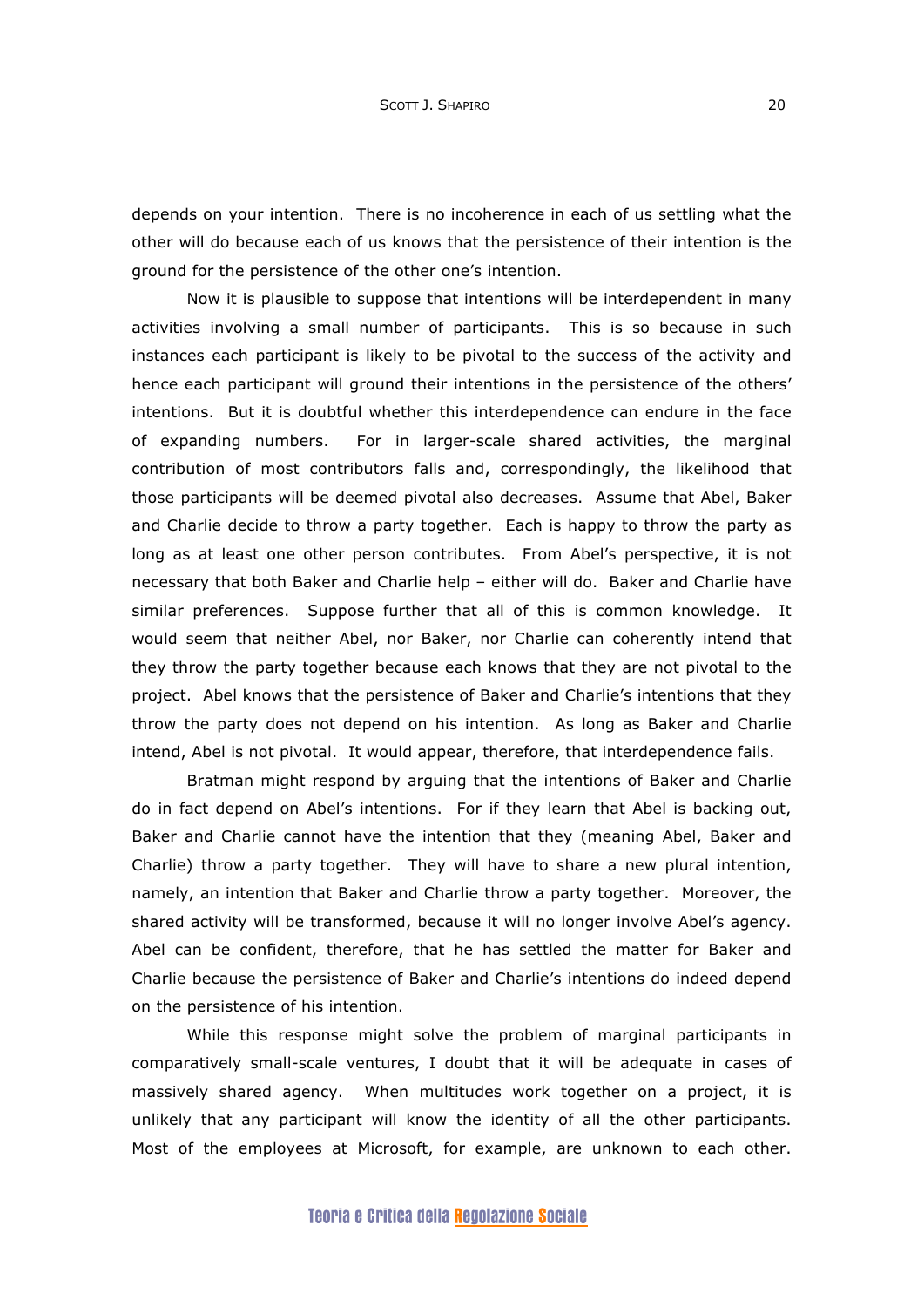Because these workers don't know the identity of many of the other workers, the intentions of the latter cannot affect the intentions of the former. If Abel does not know that Baker works at Microsoft, Baker's plural intention cannot affect Abel's plural intention. Baker cannot, in other words, intend that the group of employees work together because he cannot settle the matter for them.

In cases of massively shared agency, therefore, interdependence, even of the weak kind we are now considering, must fail. The participants in such ventures cannot coherently possess, let alone share, the same plural intentions because each cannot settle the matter for the rest.

#### C. *Functionalism about Shared Agency*

 $\overline{a}$ 

In the last two subsections I argued that Bratman's shared plural intention requirement fails in cases of massively shared agency. In any large-scale venture, it is likely that some participants will be alienated, marginal or virtually invisible. When this is so, not all participants in the group activity will, or can, intend that the group engages in the joint activity. Since Bratman's account assumes that all instances of shared agency are explainable by shared plural intentions, it follows that his account rules out the possibility of massively shared agency.

Despite the fact that Bratman's shared plural intention requirement is misconceived, I think that it is nonetheless embedded within a highly appealing picture of shared agency. Indeed, reflecting on the compelling features of Bratman's model will show why the shared plural intention requirement is needlessly restrictive and ought to be rejected for reasons quite apart from its incompatibility with instances of massively shared agency.

Let's start by recalling that Bratman's model is founded on two basic premises. The first assumption, accepted by all theorists, is that an event is a shared action only if it is explainable by a shared intention. Call this the "Shared Agency-Shared Intention" Principle.<sup>24</sup>

Bratman's second premise is that a shared intention is any complex of intentions that play three roles in shared activity. It must coordinate the actions of

 $24$  Notice that Bratman accepts a stronger principle, namely, than that an event is a shared action of Jing only if it is explainable by a shared intention to J. This principle might be termed the "Simple View for Shared Agency." Bratman famously rejects the Simple View in the case of individual agency. See, e.g., his "Two Faces of Intention," *The Philosophical Review*, XCIII (1984): 375-405.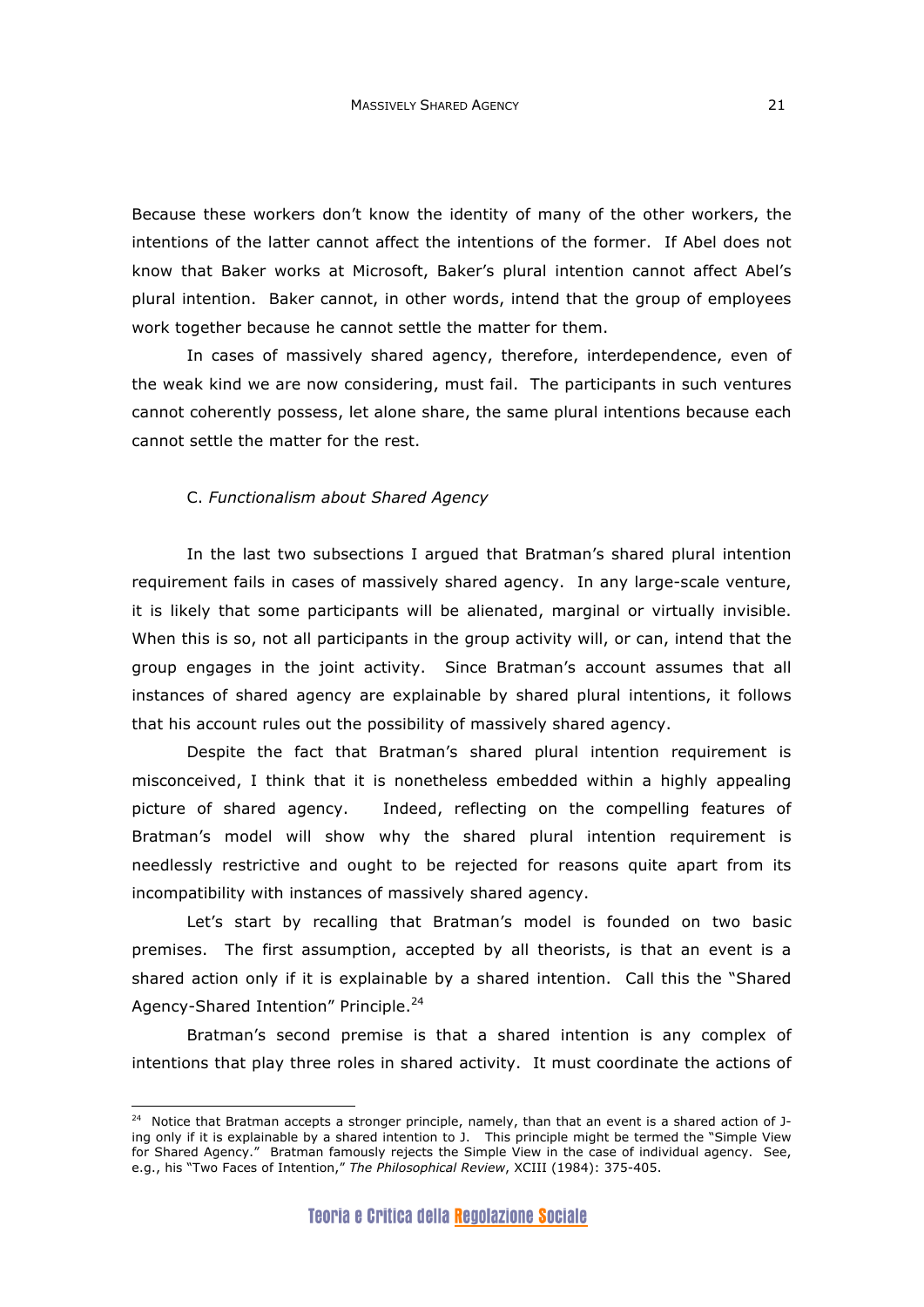each participant towards the realization of the goal in question; it must coordinate the planning of each participant so as to achieve the intended goal; finally, it should specify a background for bargaining in the case of conflict. Call this premise "Functionalism about Shared Intention."

We have seen, however, that both premises are problematic. As for the Shared Agency-Shared Intention Principle, the alienated house painters case demonstrates that shared agency is possible without any shared intention. Baker and Charlie intentionally paint the house together even though they don't share an intention to paint the house together or do anything else together.

Two problems arise in connection with Functionalism about Shared Intention. First, in light of our earlier discussion of authority, it seems too strong to require that shared intentions provide a basis for bargaining. In many situations, bargaining is very costly. A complex of attitudes that precludes bargaining, but does so in favor of a cheaper conflict resolution mechanism, such as authority, should also count as a shared intention.

Second, and more importantly, it seems wrong to say that any complex of mental states that satisfies the three Bratmanian roles is a shared intention. Consider again the case of the alienated painters. Baker and Charlie do not share an intention to paint the house together. Yet, the fact that each separately accepted Abel's offer enables them to coordinate their actions, planning and resolve their conflicts. Because Abel has planned for them to paint the house, their actions will be coordinated towards the goal of painting the house. Moreover, their planning will be coordinated because Abel has given them separate tasks to fulfill and has thus ensured that the subplans that Baker adopts will not interfere with those that Charlie adopts. Finally, if their planning clashes, Abel is there to resolve the conflict. It appears, then, that a complex of attitudes other than a shared intention – in this case Baker and Charlie's singular intentions to listen to Abel and Abel's plural intention that Baker and Charlie paint the house – plays the three Bratmanian roles as well.

While the two premises on which Bratman's model rests prove to be mistaken, I believe that they nevertheless are on the right track. The first premise is correct to state that shared agency is action explainable by a complex of mental states of a distinctive kind. The second premise is correct to the extent that it claims that this distinctive kind is functional in nature, where the roles in question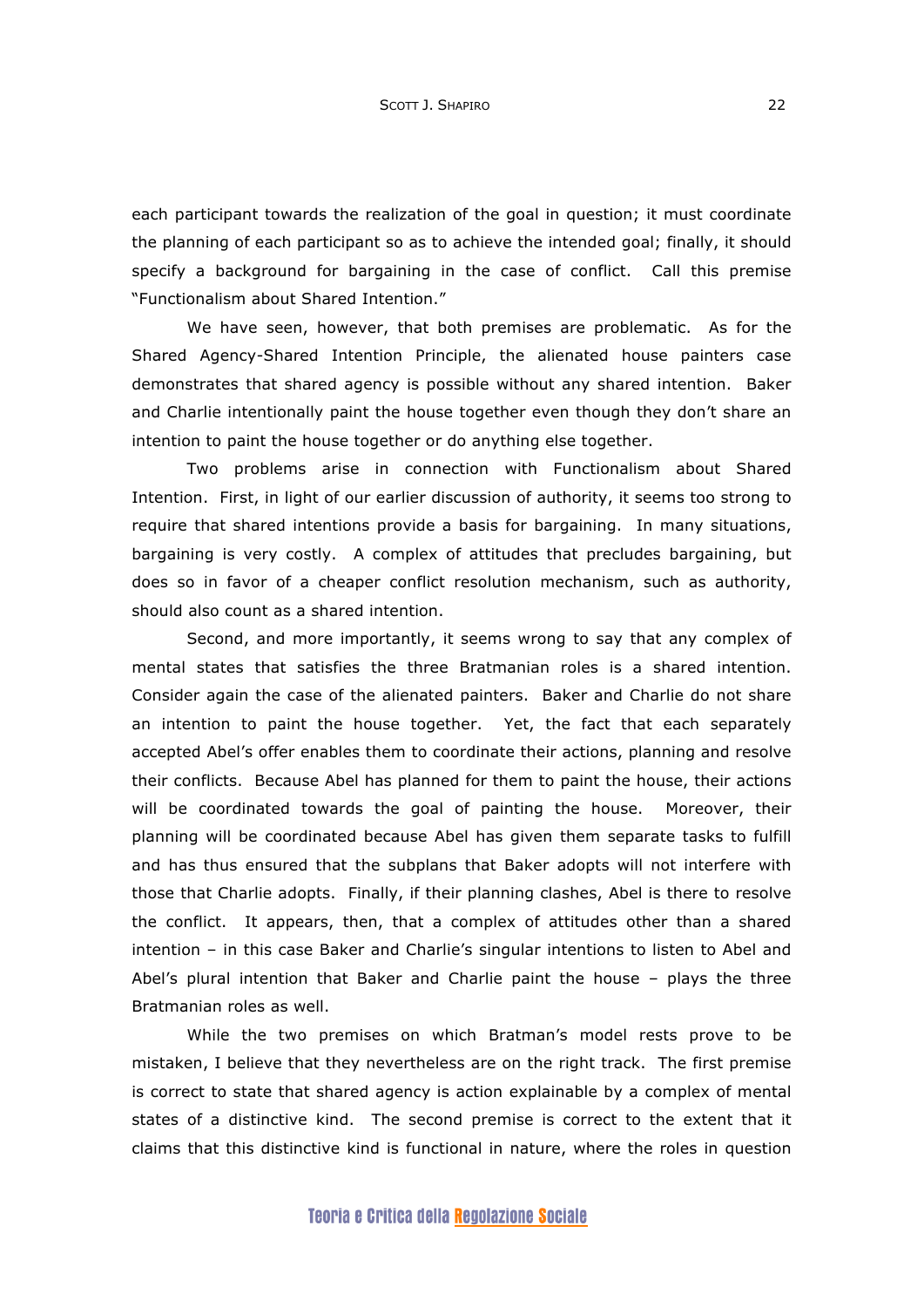involve the coordination of action, planning and the resolution of conflict. Putting the two ideas together, we get an attractive picture that might be called "Functionalism about Shared Agency," namely, that shared agency is action explainable by any complex of mental states that coordinate action and planning and resolve conflict.

It is important to see that Functionalism about Shared Agency does not entail a shared plural intention requirement. For while Bratman is right that a web of public and interlocking plural intentions satisfies the three roles he identifies, it does not follow that *only* this web of intentions can satisfy these roles. In other words, the roles that are characteristic of shared agency may be multiply realizable and hence be instantiated by a complex of mental states not construable as a shared intention.

Not only is the shared plural intention requirement not entailed by Functionalism about Shared Agency, it is actually inconsistent with it. For as we saw with the alienated painters, the three Bratmanian roles are realized by a complex of attitudes not wholly constituted by plural intentions (in fact, the participants in question only possess singular intentions). And it is plausible to suppose that many other combinations of propositional attitudes will be capable of fulfilling such functions as well.<sup>25</sup> Bratman's shared plural intention requirement, therefore, is unwarranted because it rules out the possibility that other complexes of attitudes might too serve these roles and be responsible for shared activity. A theory that took Functionalism about Shared Agency seriously, or at least wished to be consistent with it, should allow for the multiple realization of the roles characteristic of shared intention and hence credit events explainable by any such realizers as instances of shared agency.

### D. *Hypercommitment*

 $\overline{a}$ 

Before I go on to suggest a more flexible theory of shared agency, I should note that Bratman is not alone in imposing overly restrictive conditions on the intentionality of participants in shared activities. Margaret Gilbert, for example, has

 $25$  Consider, for example, the following attitudes held by Abel, Baker and Charlie: each intends to contribute his fair share to their throwing a party and to do so in accordance with and because of the meshing subplan of each other's intentions to do so. Although no one holds a plural intention, each is able to coordinate their actions and intentions, and resolve their conflicts, for each intends to contribute their fair share to their throwing a party and to do so via each other's meshing subplans.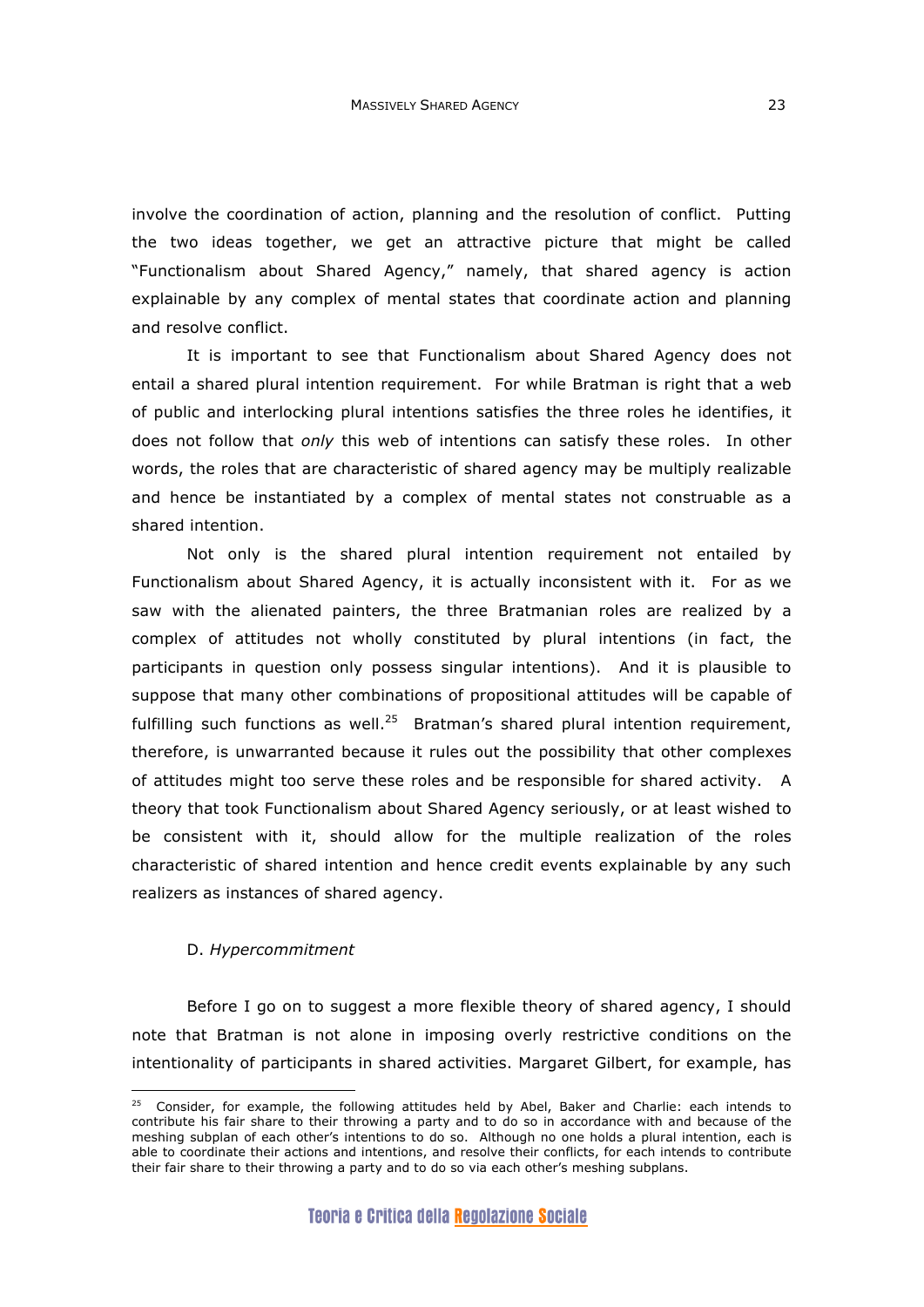argued that participants in shared activities must be jointly committed to act together as a body.<sup>26</sup> You and I can cook together, according to Gilbert, only if we are jointly committed to doing so. Although there are many differences between Bratman's shared intentions and Gilbert's joint commitments, both accounts are alike in requiring too great a commitment on behalf of the participants in a shared activity.<sup>27</sup> Baker and Charlie are painting together even though neither is committed to painting together "as a body."

More than any other writer, Christopher Kutz has recognized that theories of shared agency must make allowances for the phenomenon of alienation. $^{28}$ Accordingly, Kutz drops the demand for shared plural intentions, requiring only that each participant possess what he calls a "participatory intention."<sup>29</sup> A participatory intention is an intention to *contribute* to the joint activity. The problem with Kutz's account, however, is that, like Bratman's and Gilbert's, it too is hyper-committed.<sup>30</sup> The case of the alienated painters shows that shared intentional activity can take place even without participatory intentions. Neither Baker nor Charlie intends to contribute to the painting of the house and yet they intentionally paint the house together.<sup>31</sup>

# **IV. Shared Activity and Shared Plans**

As we have seen, shared agency is possible without shared plural intentions, and even without any shared intention. What, then, characterizes shared agency as *shared* agency?

<sup>26</sup> See, e.g., Margaret Gilbert, *On Social Facts* (Princeton: Princeton UP, 1986).

<sup>&</sup>lt;sup>27</sup> On the some of the differences between Bratman's and Gilbert's accounts, see Michael Bratman, "Shared Intention and Mutual Obligation" in *Faces of Intention* and Margaret Gilbert, "What Is It for Us to Intend?" in *Sociality and Responsibility* (Lanham: Rowman and Littlefield, 2000).

<sup>28</sup> See Christopher Kutz, *Complicity: Ethics and Law for a Collective Age* (Cambridge: Cambridge UP, 2000), pp. 96-103. My thoughts on these matters have been influenced by Kutz's excellent discussion.

<sup>&</sup>lt;sup>29</sup> See *ibid* at 81-82.<br><sup>30</sup> I owe the term "hypercommitted" to Shelley Kagan.

<sup>&</sup>lt;sup>31</sup> It is true, of course, that even though they don't intend to contribute, they *intentionally* contribute to the painting of the house, insofar as they know that following the shared plan will lead to their contributing to the painting of the house.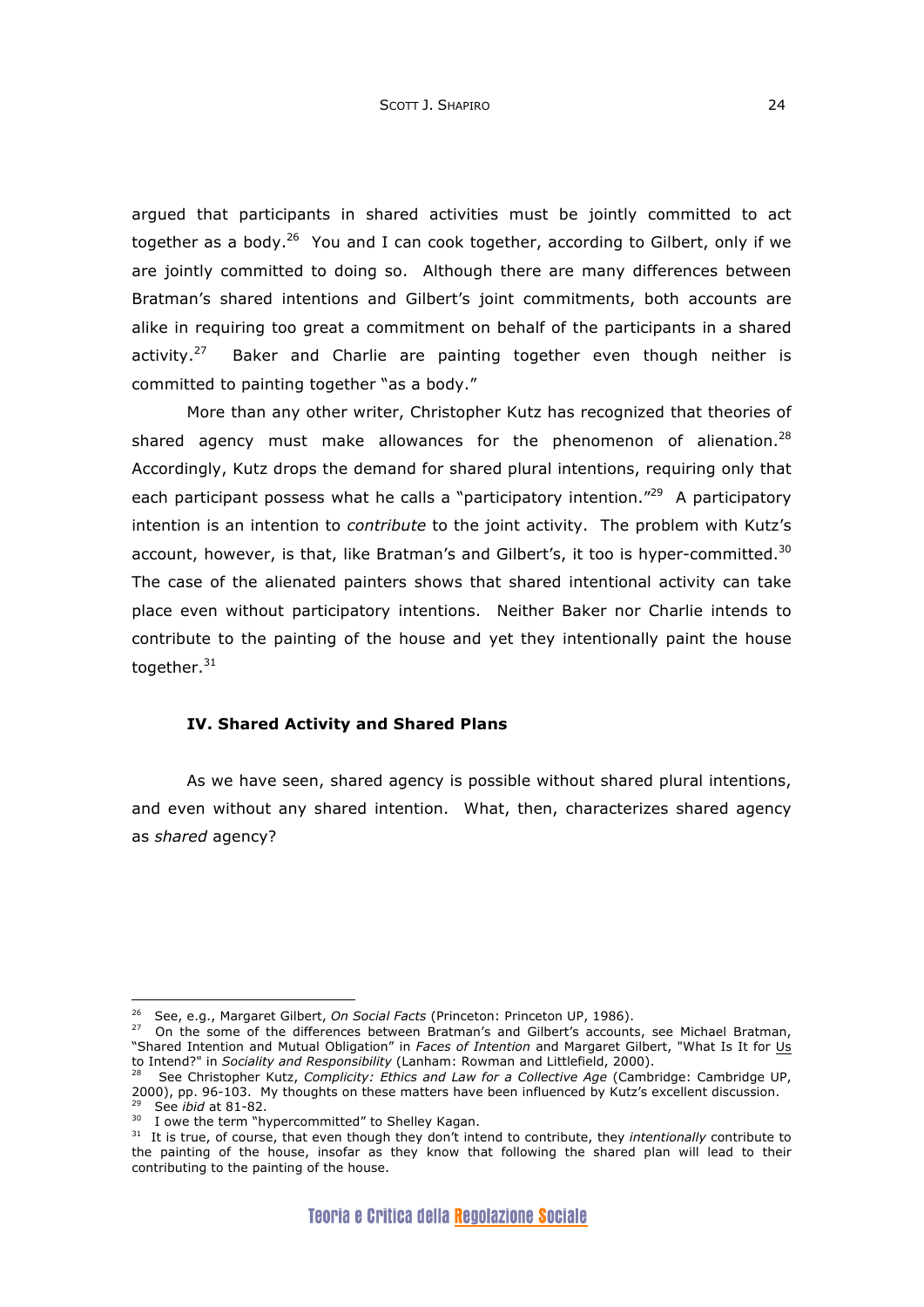#### A. *Sharing Plans*

My suggestion is that shared intentional activity is activity guided by a shared *plan*. 32 A group G engages in a shared intentional activity to J, on this account, when five conditions are met:

(1) There is a shared plan for G to J.

(2) Each member of G intentionally follows her part of the shared plan;

(3) Members of G resolve their conflicts about J-ing in a peaceful and open manner;

- (4) It is common knowledge that  $(1)$ ,  $(2)$  and  $(3)$ ;
- $(5)$  J takes place in virtue of  $(1)$  and  $(2)$ .

For example, both Baker and Charlie share a plan, namely, a plan to paint the house by having Baker scrape and Charlie paint. Each intentionally follows the parts of the shared plan that apply to them: Baker intentionally scrapes and Charlie intentionally paints. Since Baker and Charlie listen to Abel in case of conflict, they resolve their disagreements peacefully and openly.<sup>33</sup> Moreover, all this is common knowledge. Hence, when the house gets painted it will be true that Baker and Charlie intentionally painted the house together.

The primary failing of this account, of course, is that it doesn't tell us when a plan is shared. For the mere fact that members of a group follow the same plan does not mean that they share the plan. Men who take off their hat in church normally don't share any rule about respect in church and hence are not collectively showing respect in church (compare this with a chorus line where the dancers are taking off their hats together). What, then, makes a common plan a *shared* plan?

 $32$ By a "plan," I don't mean the mental state of planning or "having a plan" but rather the object of that mental state, namely, an abstract entity that specifies actions to be taken depending on contingencies.

Because Baker and Charlie resolve conflicts between their subplans by looking to Abel as an authority, they manage to paint the house in accordance with meshing subplans.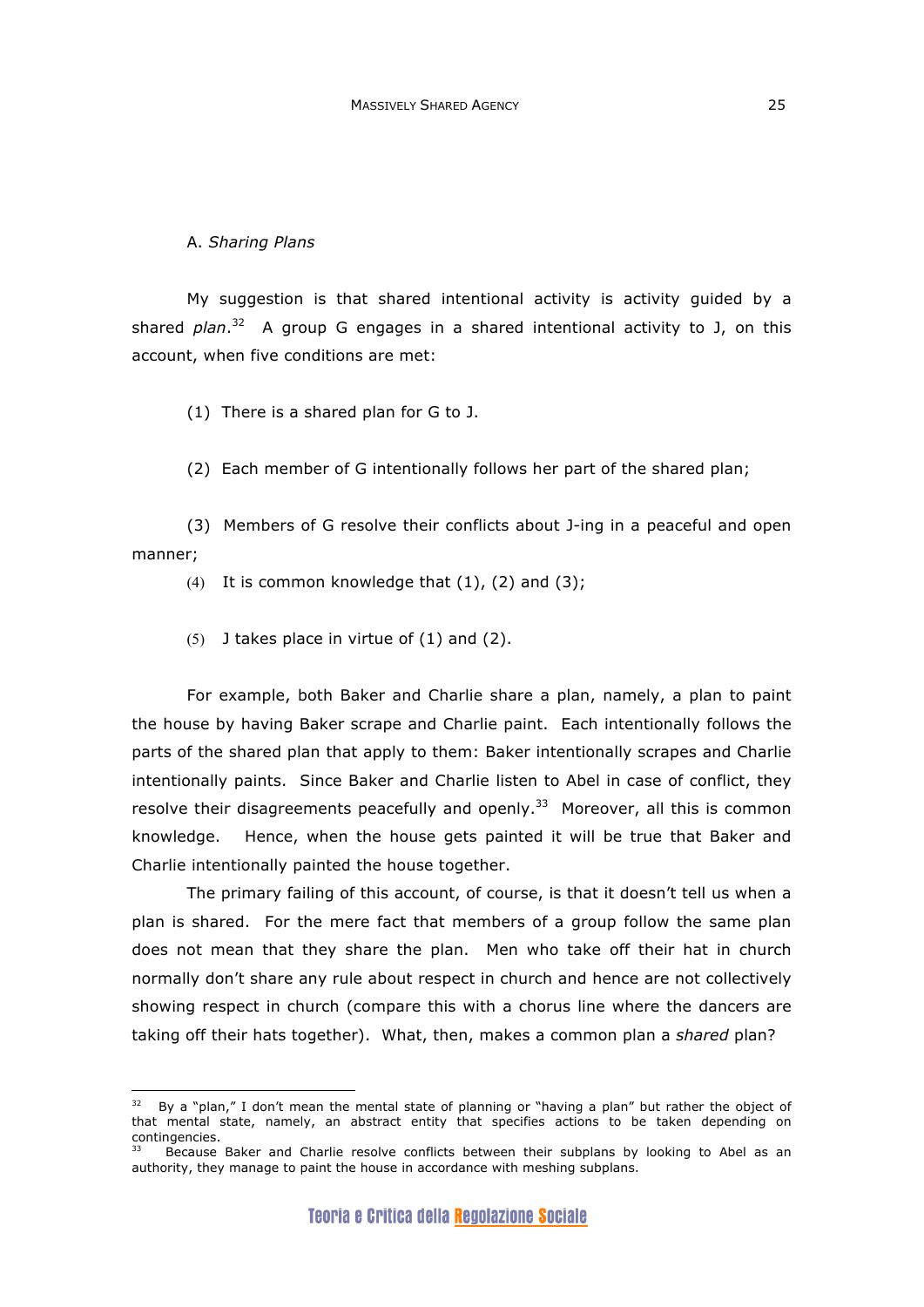Return to the alienated painters. There, the reason that Abel's plan is shared by Baker and Charlie is clear: Abel intended for Baker and Charlie to paint his house and designed the plan so that they would be able to execute that intention. Abel assigned the task of scraping to Baker so that the old paint would be removed from the house. He assigned the task of applying a fresh coat to Charlie so that the house would be painted with a fresh coat. Finally, he instructed Baker to perform his part before Charlie's part so that only the old coat of paint would be scraped off and that the new paint would be applied to the bare wood. The plan was fashioned so that the parts added up to a completed activity, namely, to the painting of the house. This suggests the following preliminary characterization of a shared plan: a plan is shared by a group to J when (1) the plan was designed, at least in part, for the members of the group so that they may engage in the joint activity<sup>34</sup> J and (2) each member accepts the plan.

The requirement that shared plans be designed, at least in part, for members of the group to follow does not entail that *one* person designed the plan for the participants. The participants, for example, could have decided together how to divvy up the tasks. Indeed, each participant could have design their own part of the joint activity. Suppose Abel hired Baker and Charlie to paint his house but did not tell them how to go about it. Baker picks up the scraper and starts to scrape. Noticing this, Charlie says "Okay, then I'll paint." Baker replies, "That's great, because I can't stand the fumes." Despite the fact that these decisions were initially made unilaterally, they still share a plan to paint together, one that assigns scraping to Baker and painting to Charlie. They share a plan because the plan was developed for each member of the group so that they may successfully engage in the joint activity and each member of the group accepted that plan.

By requiring that each member of group accept the shared plan, I mean more than just that each member accept their part of the plan.<sup>35</sup> To accept a plan

 $34$  The phrase "joint activity" might be thought ambiguous as between a mere collection of actions and an integrated whole that has actions as its parts. My cooking dinner and your painting is a joint activity in the first sense because it is a collection of two individual actions, but not in the second sense because these actions bear no relation to one another. I am using "joint activity" in the second sense. Thus, our joint activity of painting together is an integrated whole because we don't want merely to, say, scrape old paint and apply fresh paint, but to paint a house that has scraping old paint and applying fresh paint as its parts.

 $35$  Someone accepts their part of a plan either when they (1) intend to do certain actions, knowing that these actions are required by their part of the plan or (2) intend to do what their part of the plan requires *under that description*. In the latter case, the participant may not know what their part requires: it is enough for acceptance of a part that someone intends to follow their part whatever it happens to be.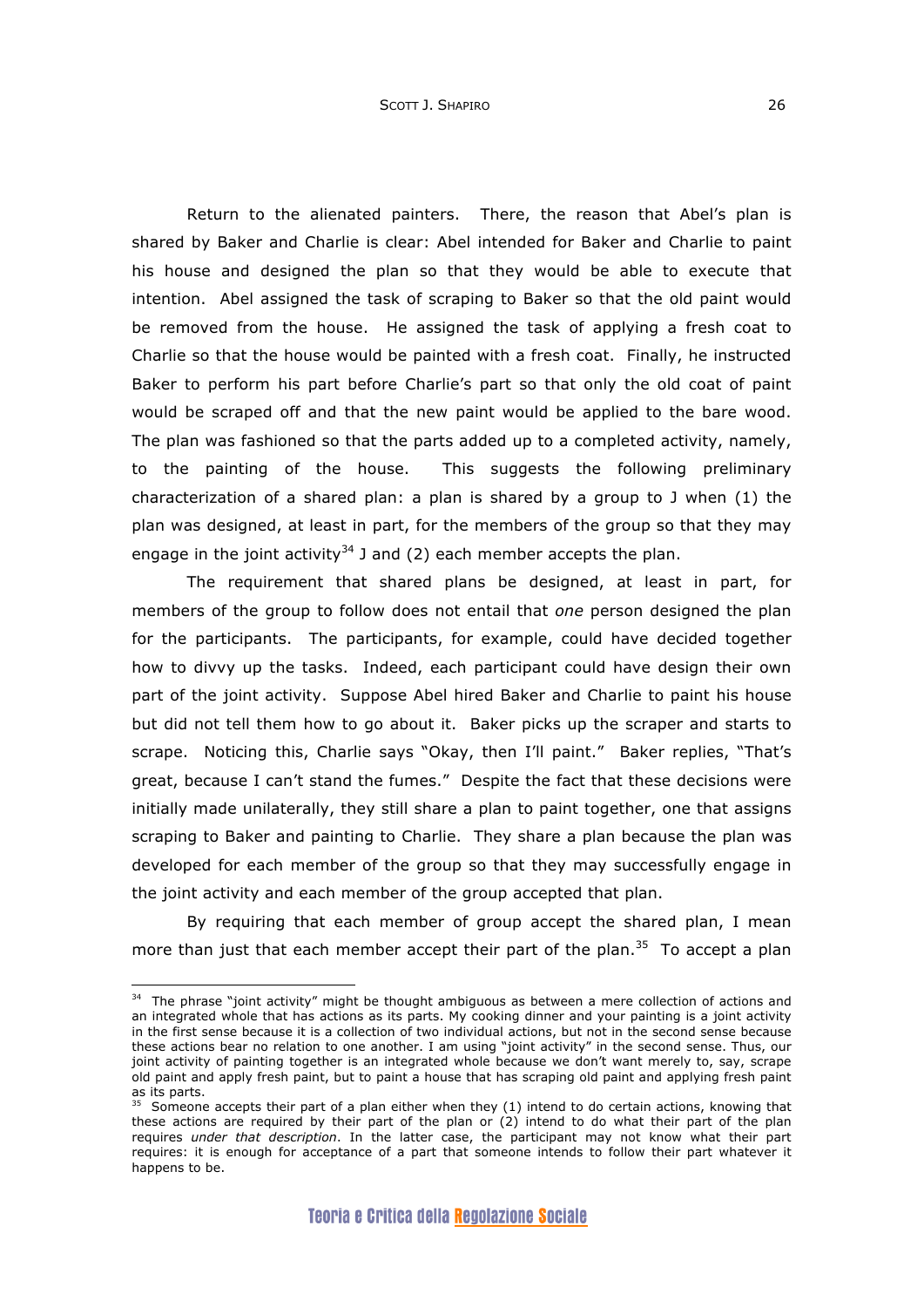entails a commitment to let the other members do their parts as well. Thus, Charlie accepts the shared plan because, in addition to being committed to scrape, he is committed to allowing Baker to paint. The acceptance of a plan does not require that the participants actually know the full content of the shared plan; the commitment may simply be to allow others to do their parts *whatever they happen to be*. This suggests that a shared plan must be at least "publicly accessible," namely, that the participants could discover the content of the plan that pertain to them and to others with whom they are likely to interact if they wished to find out.36

In many situations, the full-fledged acceptance needed for sharing will be lacking at a certain level of detail. Charlie may allow Baker to paint, but may not have any commitment to let him use the ladder for the next hour. In this case, the shared plan will only specify who paints and who scrapes, but not who uses the ladder in the next hour. In fact, acceptance may be missing except for the commitment to engage in the joint activity, in which case the shared plan will be very rudimentary. "We paint the house" can be the sum total of the shared plan. Wherever the shared plan is silent, participants may be required to design their own subplans that will enable them to execute the plan and, unless these subplans come to be accepted by others, these parts will not be shared and may be contested some time in the future.<sup>37</sup>

This suggests that Bratman's model of shared intentional activity is actually a special case, namely, one that applies to ventures structured by highly rudimentary shared plans and where participants are consequently forced to devise for themselves which parts they will play. For whenever the participants are the principal designers of the activity, they must have plural intentions. The reason is simple: if the participants did not all have plural intentions, there would be nothing motivating them to finish planning the activity. Since Baker does not intend that they paint the house together, there is no rational pressure on him to figure out how to finish the project when Charlie threatens to leave. The only sorts of

Requiring common knowledge of the plan's content would be too onerous, for as the size of any shared activity grows, it becomes increasingly unlikely that most could know the entire content of the shared plan.

<sup>37</sup> Certain members of the group may devise and accept subplans that specify the parts that each are to play in certain joint subactivities, in which case these subplans will be shared by that subgroup, but not the group at large.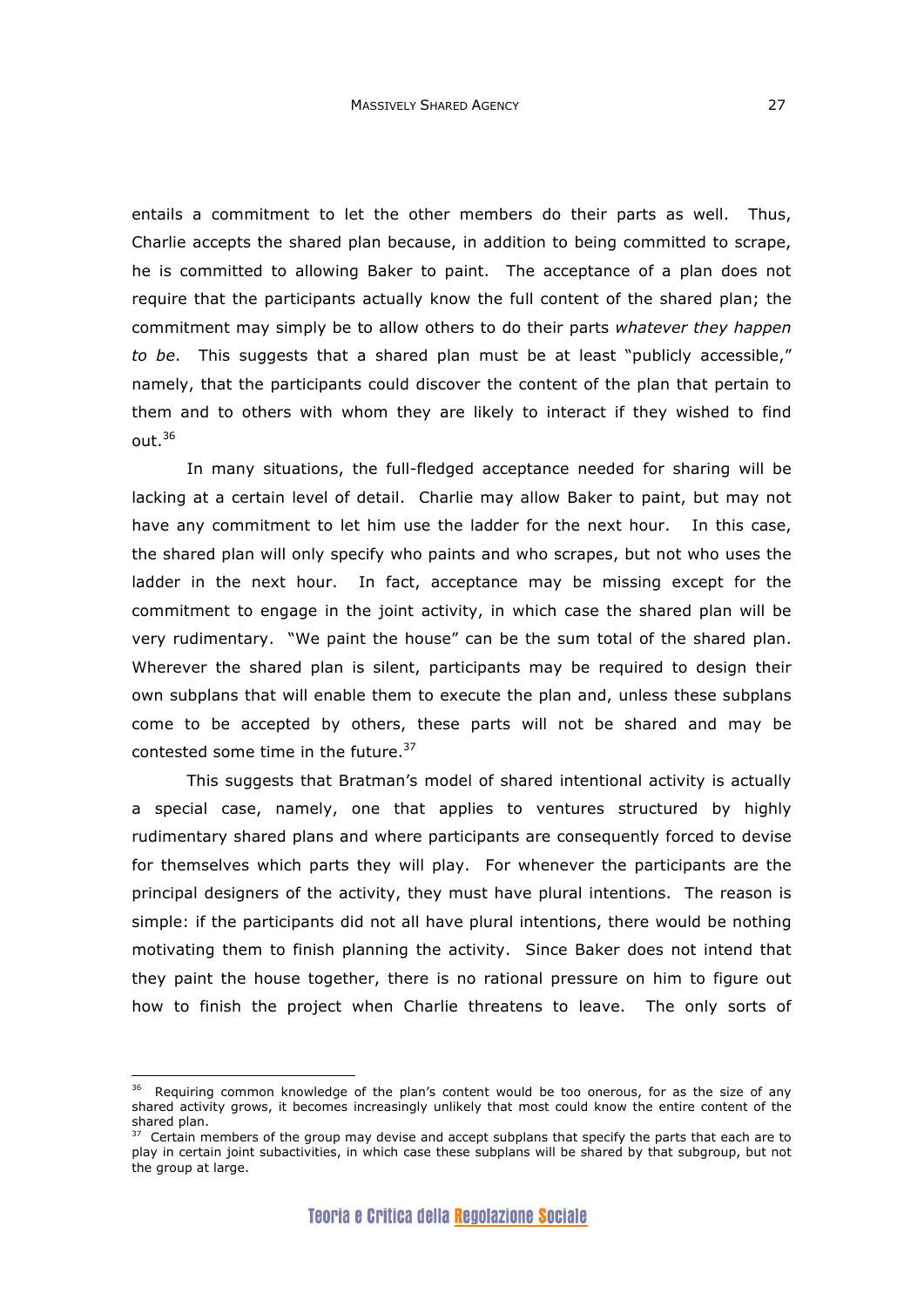attitudes that will rationally propel such participants to completion of the project are plural intentions.

But if someone can design a plan for others to implement, then those who implement the plan need not have plural intentions. As long as Abel intends that they paint the house together, Baker and Charlie need only be committed to following what Abel tells them to do. These attitudes will play the coordinating and resolving roles characteristic of shared plural intentions. Hence, in such cases, shared plural intentions are superfluous.

These considerations suggest that Bratman's shared plural intention requirement should be substantially weakened and replaced with the following principle:

**Commitment to a Shared Plan**: The participants each have an appropriate commitment (though perhaps for different reasons) to a plan developed, at least in part, for them so that they may engage in the joint activity, and their engagement in the activity is in the pursuit of this commitment.

In contrast to Bratman's principle, the Commitment to a Shared Plan does not require that the participants intend that their group engage in the joint activity. Nor does it even demand that they intend to contribute to the joint activity. It merely requires that each be committed to acting on the shared plan and engage in the joint activity because of that commitment.

In addition, Bratman's requirement of Mutual Responsiveness in Intention must be dropped completely. This principle is appropriate only for situations in which the participants are the main designers of the activity. However, when shared activities are structured by "pre-packaged" plans, participants may be highly unresponsive to each other's intentions. They need only follow their parts of the shared plan.

It should be noted, however, that once we drop the requirement of mutual responsiveness we eliminate the possibility of representing all instances of shared agency as cases involving a group "working together." Consider a bookkeeper employed by AT&T in Omaha and a telephone line installer who also works for the same company but lives in Los Angeles. It would be odd to say that they "work together" at AT&T, given that they have never interacted with one another and know nothing of each other's existence. Or consider the masons who first laid the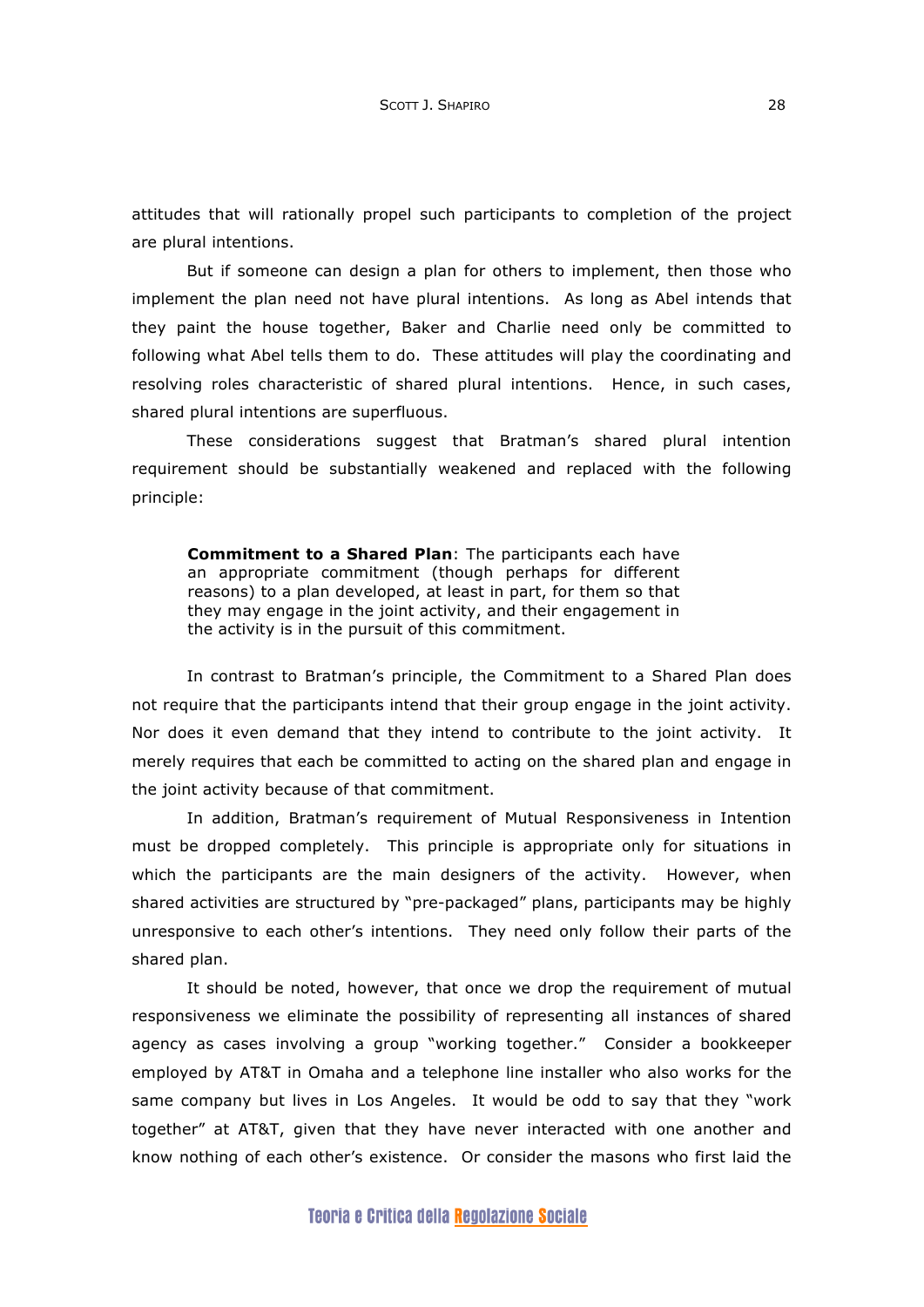foundation bricks for Saint John the Divine at the end of the  $19<sup>th</sup>$  Century. Certainly we don't want to say that these masons worked together with those who are currently laying bricks for the cathedral.

Even though every member of a very large group can't, strictly speaking, work together, they still can be said to engage in shared agency, because each can intentionally play their part in a joint activity. If a verb is needed to describe these sorts of cases, we might choose "participate." The first and last masons each participated in the collective project of building a cathedral, even though they didn't participate at the same time and hence never worked together.

#### B. *Two Notions of "Planning for"*

Because the notion of "planning for" is crucial to the account of shared agency I have been developing, I should say a bit more about it and the related notion of "planning." Let us begin with "planning." "Planning" might either denote an activity or a mental state. Planning as an activity is the process of formulating a plan for subsequent adoption. It is the activity, in other words, of planning *how* to achieve a certain objective. Planning as a mental state is the state one is in after having adopted a plan. It is the state of planning *to* act in a certain way or planning *that* a certain state of affairs obtain. In this latter sense, planning is synonymous with intending. If I am planning to go to Mexico, I am intending to go to Mexico.

Because "planning" is ambiguous as between the activity and the state, "planning for" can refer either to the formulating of a plan for someone to follow or to the intention that someone engage in a certain activity or that something happen to her. When the travel agent develops a vacation plan for me, he is planning for me in the first sense, whereas when Able intended that Baker and Charlie paint the house together, he was planning for them in the second sense. It is possible, of course, for someone both to formulate a plan for another to follow and intend that they follow that plan, as the alienated house painters case shows.

In order for a plan to be shared, must it be planned for the group merely in the first sense, merely in the second sense or both? Let's say that I want my children to clean the mess they created in the family room and, as a result, ask them to pick up their toys. I make it clear to each of them that I am not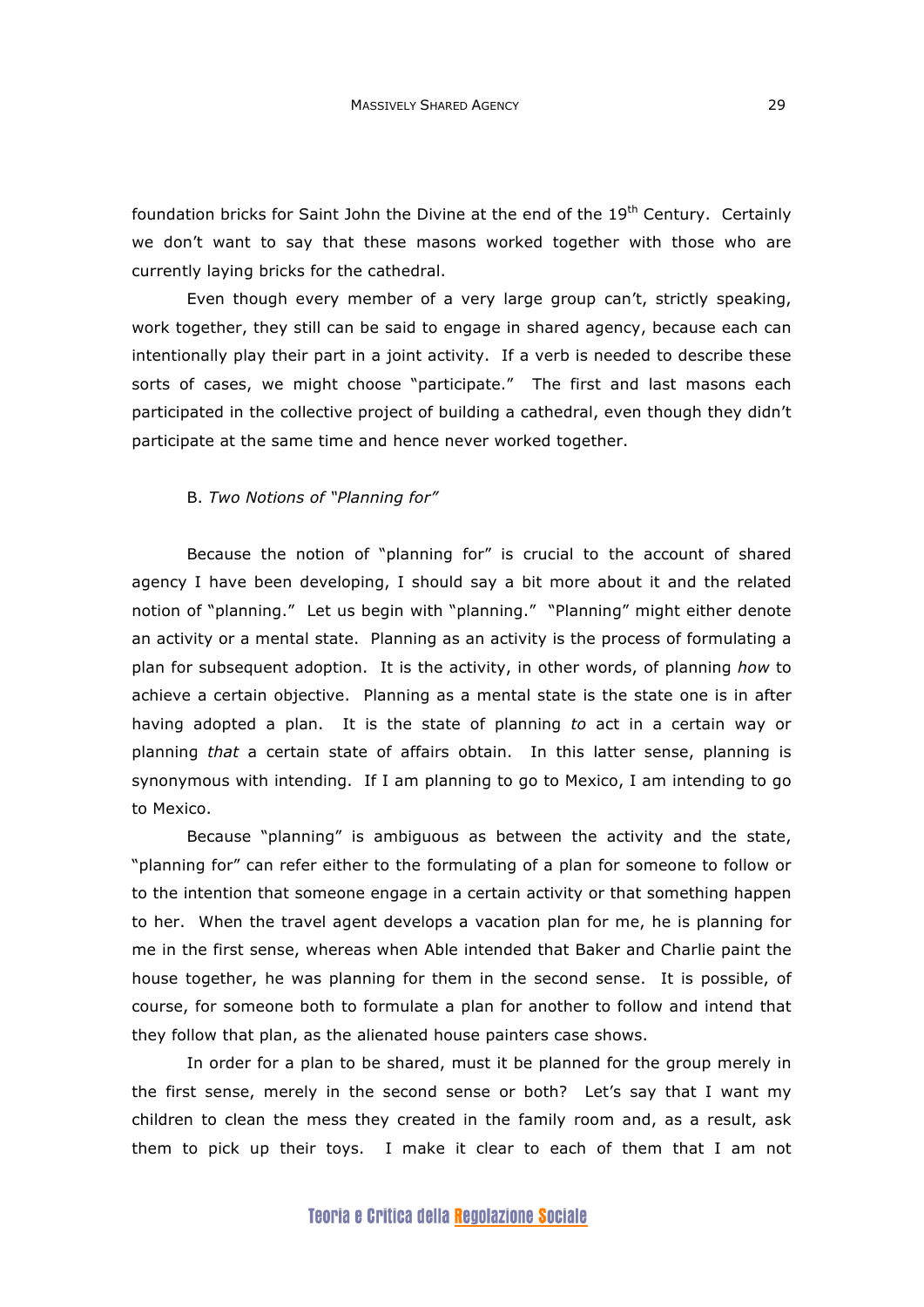demanding that they do so, only requesting it. Suppose further that by some miracle they actually pick up their toys and do so only because each wants to please me. I think that we would say that they cleaned the family room together. This is so despite the fact that no one intended that my children clean the room. I did not intend that they clean the room because I did not think that my request would settle anything for them – I only hoped that it would. Nor did either of my children intend that they clean the room. Each child simply wanted to please me and could care less whether the other one did their job (in fact, they hoped that the other would ignore my request because it would make them look better in comparison). Yet, there is shared agency here because I developed a plan for them to follow and they followed that plan.

It turns out, therefore, that not only is shared agency possible in the absence of shared plural intentions, it can obtain even without any plural intention. What is necessary is that someone formulates a plan for the group to follow and communicate that plan to the group. If that plan is efficacious in coordinating planning, action and resolving conflict, that is, if it satisfies the functional role that shared intentions normally serve, it will issue in shared agency.

# C. *The Possibility of Massively Shared Agency*

We can now see that massively shared agency is indeed possible in the face of alienation. In order for a group to act together, they need not intend the success of the joint enterprise. They need only share a plan. That plan, in turn, can be developed by someone whose does intend the success of the joint activity, or at least so hopes. As long as participants accept the plan, intentionally play their parts, resolve their disputes peacefully and openly, and all of this is common knowledge, they are acting together intentionally.

To be sure, the fact of alienation presents difficult logistically problems for planners. Because alienated participants aren't usually committed to the success of the joint activity, it is likely that they will have to be given detailed guidance on how to act. It may also be necessary to create authority structures so that conflicts can be resolved and performance monitored. The task of institutional design, in other words, is to create a practice that is *so thick with plans and mesh-creating mechanisms that alienated participants end up acting in the same way as non-*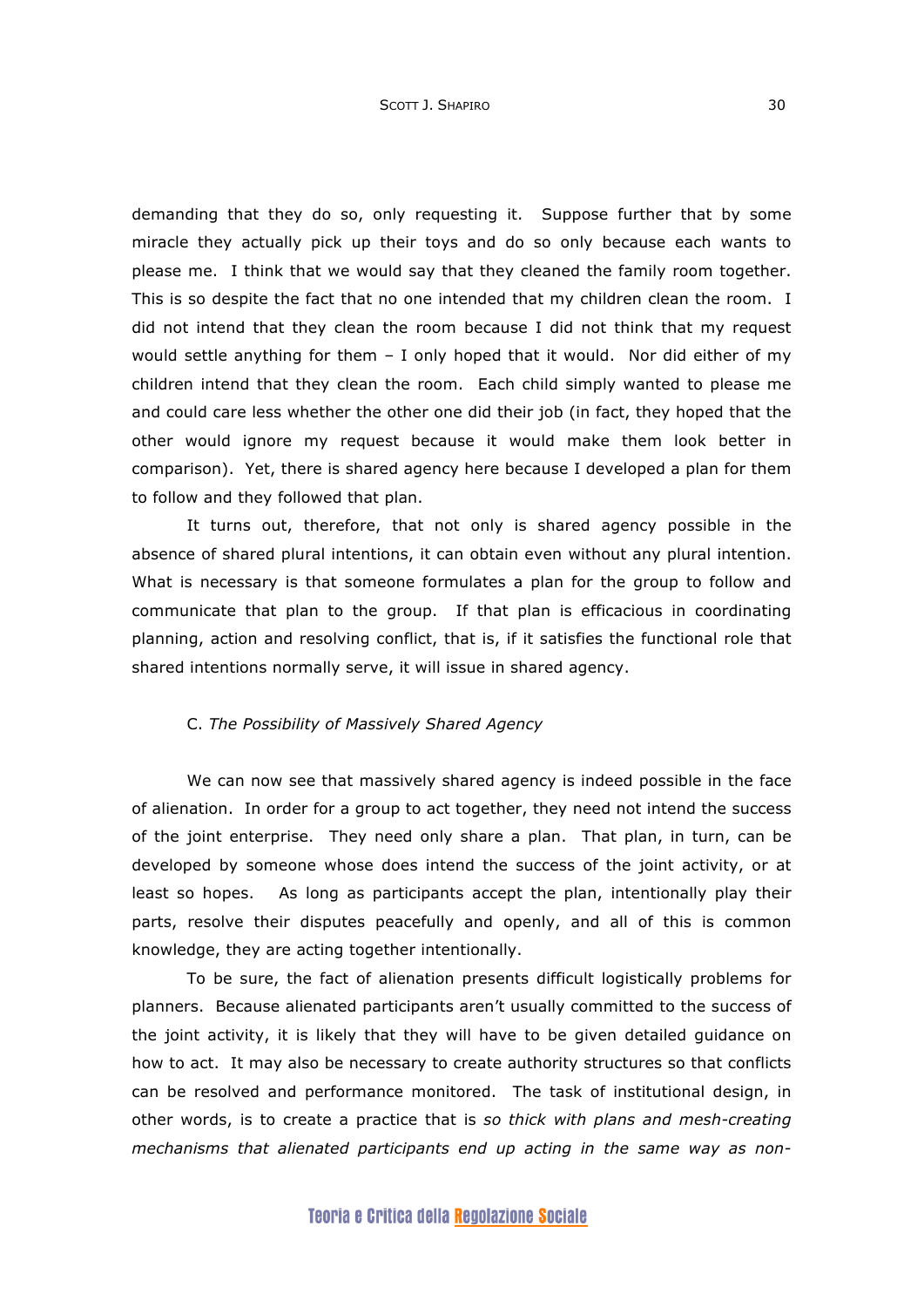*alienated ones*. That activities can often be structured so that participants intentionally achieve goals that are not *their* goals accounts for the pervasiveness of massively shared agency in the world around us.

The prevalence of alienated participants in massively shared agency does require that we modify our account of shared intentional agency in one further respect. The proposal offered above requires that *all* participants accept the plan in order for the plan to be shared. Yet, only shared intentional activities involving the smallest groups could pass a test of universal acceptance, for it is inevitable that some participants will either be apathetic, lazy, misguided, rebellious, heroic, evil or on the take, and will therefore not be committed to acting on their part of the plan or letting others do likewise. The only requirement that should be imposed is that most participants are so committed. The "most" is intentionally vague, as the concepts being explicated are vague in just this way.

A plan P to J is shared by a large group G if and only if:

- (1) P was designed for members of G so that they may J by following it; and
- (2) Most participants of G accept P.

Of course, we can't credit those who don't accept the plans as having acted together with those who do. $38$  When we speak of a large group as participating in a joint project, strictly speaking we must be referring only to some large subset of the group in question. $39$ 

# **V. Intentions and Institutions**

In Section II, I argued that authority relations are generated in a shared activity on the basis of vertically interlocking intentions. As set out in (V), one participant has J-authority over another participant when the authority intends the subject to adopt his directives as sub-plans and to revise all other sub-plans so that

<sup>&</sup>lt;sup>38</sup> Thanks to Shelley Kagan for pointing this out to me.

<sup>&</sup>lt;sup>39</sup> As a result, the first condition for shared intentional activity set out on page 32 should be modified as follows:

G engages in a shared intentional activity to J if and only if:

<sup>(1)</sup> There is a shared plan for  $G^+$  to J, G is a subset of  $G^+$  and most members of  $G^+$  are members of G;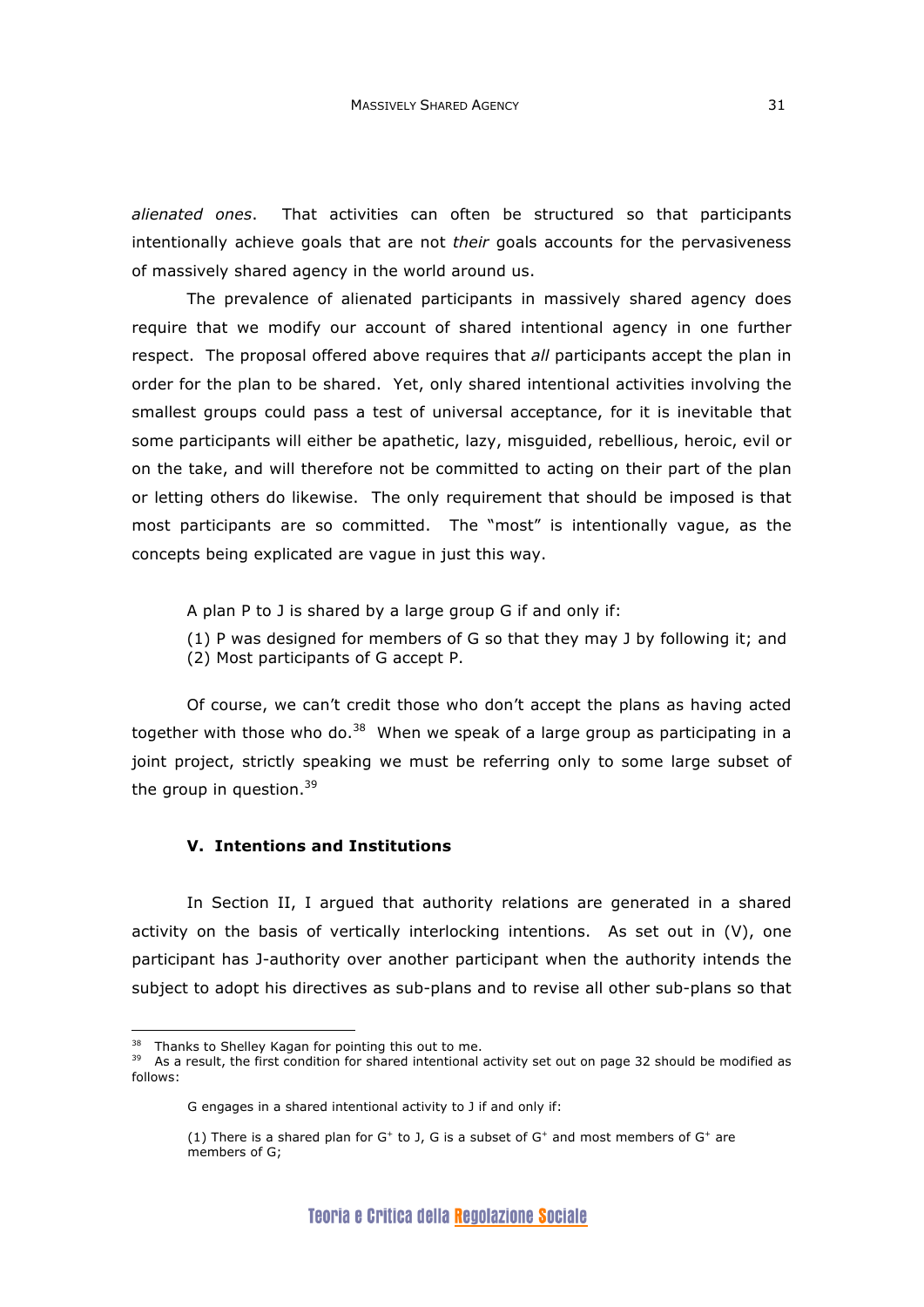they mesh with the directives and the subject intends to adopt the contents of the directives as his sub-plans and to revise other sub-plans so that they mesh with the directives.

Now, it will certainly be objected that while (V) will be suitable for many joint ventures involving authority, it cannot serve as a general account for all massively shared activities. First, it cannot account for authority relations involving alienated participants. Even if I don't intend to listen to my boss, that is, even if my intentions don't vertically interlock with his, he still is my boss and he has Jauthority over me (where the J is the employment activity).

Second, the property of having J-authority set out in (V) is an extremely simple normative relation, one that is highly personal and exercised solely through the issuance of orders. Authority, on the other hand, is often institutional in nature: it is highly impersonal and rarely exercised imperatively.

In this section, I would like to show how the simply relation of J-authority can be generalized so that it will have the same properties normally associated with institutional authority. My main strategy will be to highlight the various infirmities of J-authority relations that conform to (V) and demonstrate how these weaknesses, in the context of massively shared agency, create pressure towards the institutionalization of J-authority. I will then attempt to illustrate how shared plans enable this institutionalization to take root in shared activities.

## A. *The Office*

In Section II, I attempted to make room for authority in Bratman's models of shared agency by treating it as a mesh-creating mechanism. In this respect, I argued, authority is of a piece with the techniques that Bratman discusses, namely, deliberation and bargaining: each is a method that enables participants to achieve a mesh in their subplans. Authority, however, represents a major technological advance in social ordering. Rather than requiring befuddled or squabbling participants to waste their time and energy arguing or bargaining with each other, authorities can simply cut through the doubts and confusion and impose a solution. Mesh is thrust upon the participants from on high, rather than being stitched together by them at the grass roots.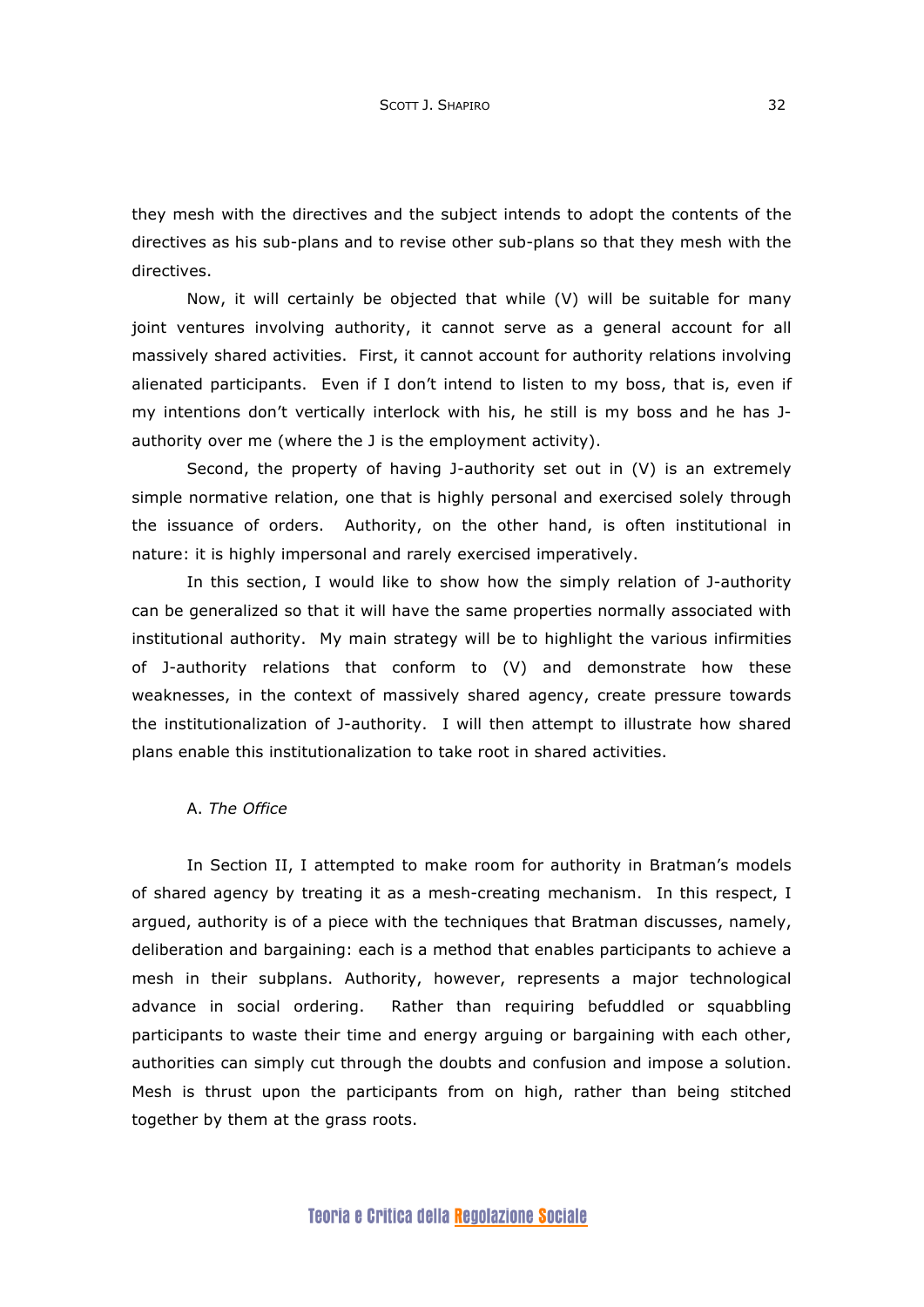If authority is best understood as a technology of shared agency, then (V) can only be regarded as a particularly crude prototype.<sup>40</sup> While vertical interlocking intentions may lead to mesh-creation in shortly-lived, one-off, small-scale activities such as sailing a vacation boat, it will not do in ventures that are highly temporallyextended, recurring, complex or heavily staffed.

For example, (V) does not allow for "impersonal" authority relations, in that it requires participants to submit to the authority of a particular person. In many instances, reliance on purely personalized authority is an awkward arrangement because the normative relation does not survive the departure of the authority and hence the activity in which the relation is embedded must temporarily come to a halt.<sup>41</sup> In order to reestablish the relationship and resume the activity, subjects will have to agree on a new authority figure. This selection process may engender a good deal of deliberation, negotiation and bargaining, precisely the sorts of activity that authorities are supposed to obviate. It, thus, may be more convenient if participants are able to commit themselves to the directives of a person that satisfies certain qualifications. The friends might adopt a plan, for example, that confers captain status on the most experienced sailor, or the one who rented the boat, or was the captain last time, or whose birthday is closest to the day that they set sail … etc. In this way, when one captain quits or is removed, another one is ready to fill his place.

With the advent of the impersonal relation of authority comes the possibility of an "office." Offices are relatively stable and persistent positions of power where turnover in occupancy is not only possible but expected. The Presidency of the United States, for example, is an office because it persists from term to term and its normative character does not change merely because one president vacates and a new one assumes power. Presidents come and go but the Presidency remains.<sup>42</sup>

Impersonal authority relations allow for the possibility of offices because the normative relations are not tied to any particular holder of offices, but rather to the offices themselves. Someone can accept a plan committing himself to follow the orders of anyone who satisfies the qualifications appropriate to the office (e.g., was elected by a majority in a national election). This relation persists across turnover

<sup>&</sup>lt;sup>40</sup> The term "technology" I borrow from Chris Kutz.

<sup>41</sup> See Weber's discussion of the routinization of charisma in *Economy and Society*, ed. Guenther Roth and Claus Wittich (Berkeley: University of California Press, 1978), 246-54.

 $42$  Offices can exist despite the lack of an occupant, e.g., papal interregna.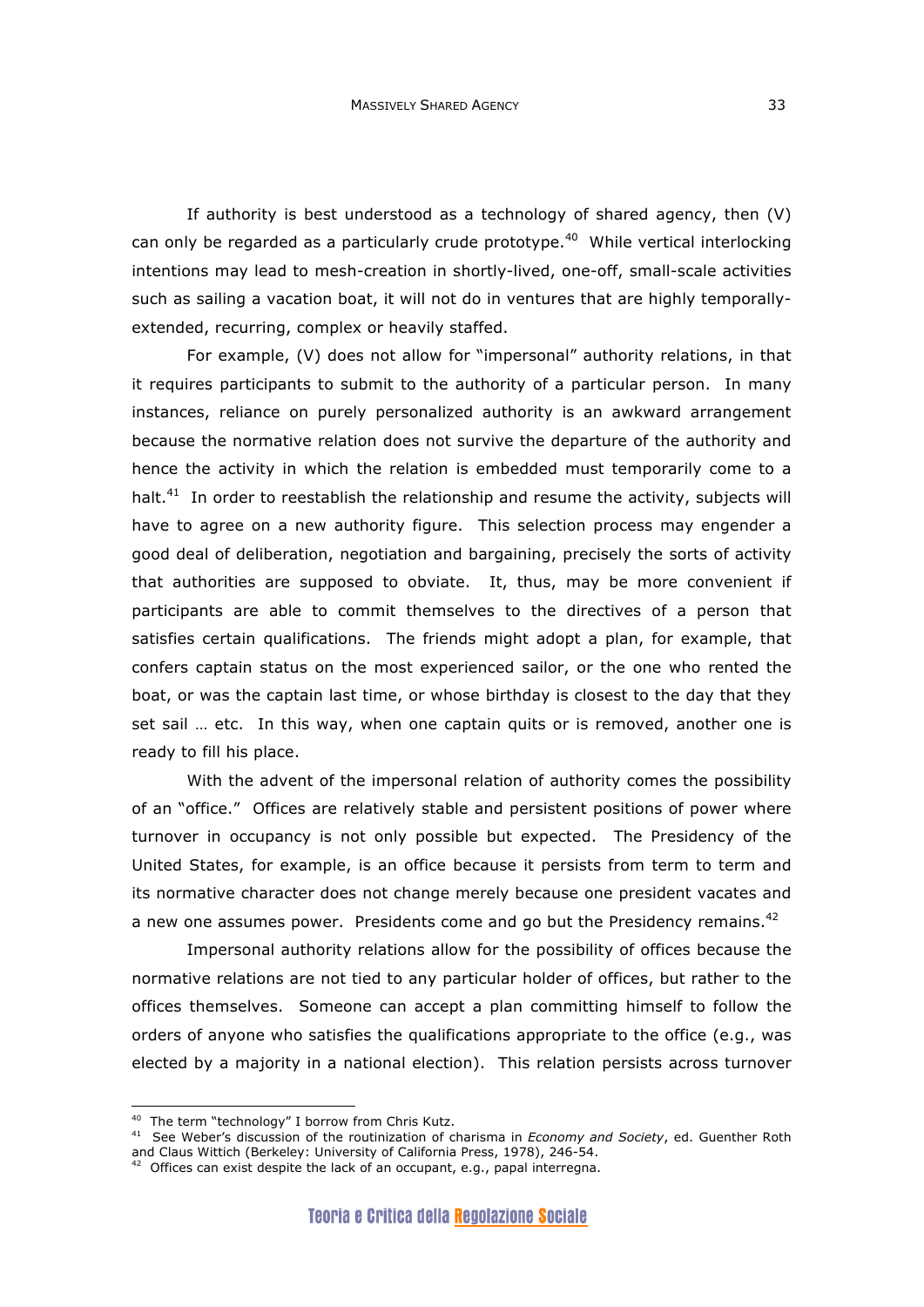in office-holders and hence does not require participants to figure out who satisfies those qualifications and to reestablish their commitment to them. Authority is also rendered more stable, because the commitments are not based on idiosyncratic attributes of the wielders of power.

The persistence of authority across different office-holders does not yet guarantee the continuity of norms created by past office-holders. Whether the captain of one trip must heed the orders issued by the captain of the previous trip may be an open question and can only be decided by reference to the intentions of the crew. Nevertheless, the persistence of an office renders the continuity of norms instituted by past office-holders easy to establish. To do so, participants can accept a plan requiring them to follow the orders of any office-holder, even if those who issued the orders are no longer in office. When a new president takes office, for example, it is not necessary for him to renew every single one of his predecessor's orders and directives. To be sure, the current president may repeal previous edicts, but the fact that he has to repeal, rather than just ignore, them is a manifestation of their normative inertia.<sup>43</sup>

#### B. *Authority Ain't in the Head*

 $\overline{a}$ 

Shared plans that specify the qualifications and powers of an office-holder help remedy another infirmity associated with (V), namely, that it relies excessively on the intentions of participants in the generation of the J-authority relation. According to (V), J-authorities are J-authorities in part because they intend to be treated in this way. It follows that in order for a participant to determine whether someone has J-authority, he has to determine whether that person possesses the right intentions. He has to establish, in other words, whether their intentions actually interlock.

 $43$  One can get quite fancy in defining offices. The shared plans that define offices may set out eligibility conditions (e.g., the President of the United States must be at least 35 years old, a natural born citizen and have resided in the United States for at least 14 years), selection criteria (e.g., the President must receive a majority of votes in the electoral college) and accession requirements (e.g., the President must pledge an oath of allegiance to the Constitution before taking office.) The definition of offices may also delimit the jurisdiction of the office-holder, regarding either subject matter (e.g., Congress has the authority to regulate matters affecting interstate commerce), personality (e.g., State courts have personal jurisdiction over any person within the state or with those outside of the state but have "minimum contacts" with the state) or both. Plans may also identify the normative position of the office within a structure of authority, thus specifying how conflicts are to be resolved (e.g., the Supreme Court's rulings are binding on all lower federal and state courts on questions of federal law, but not binding on state courts on matters of state law).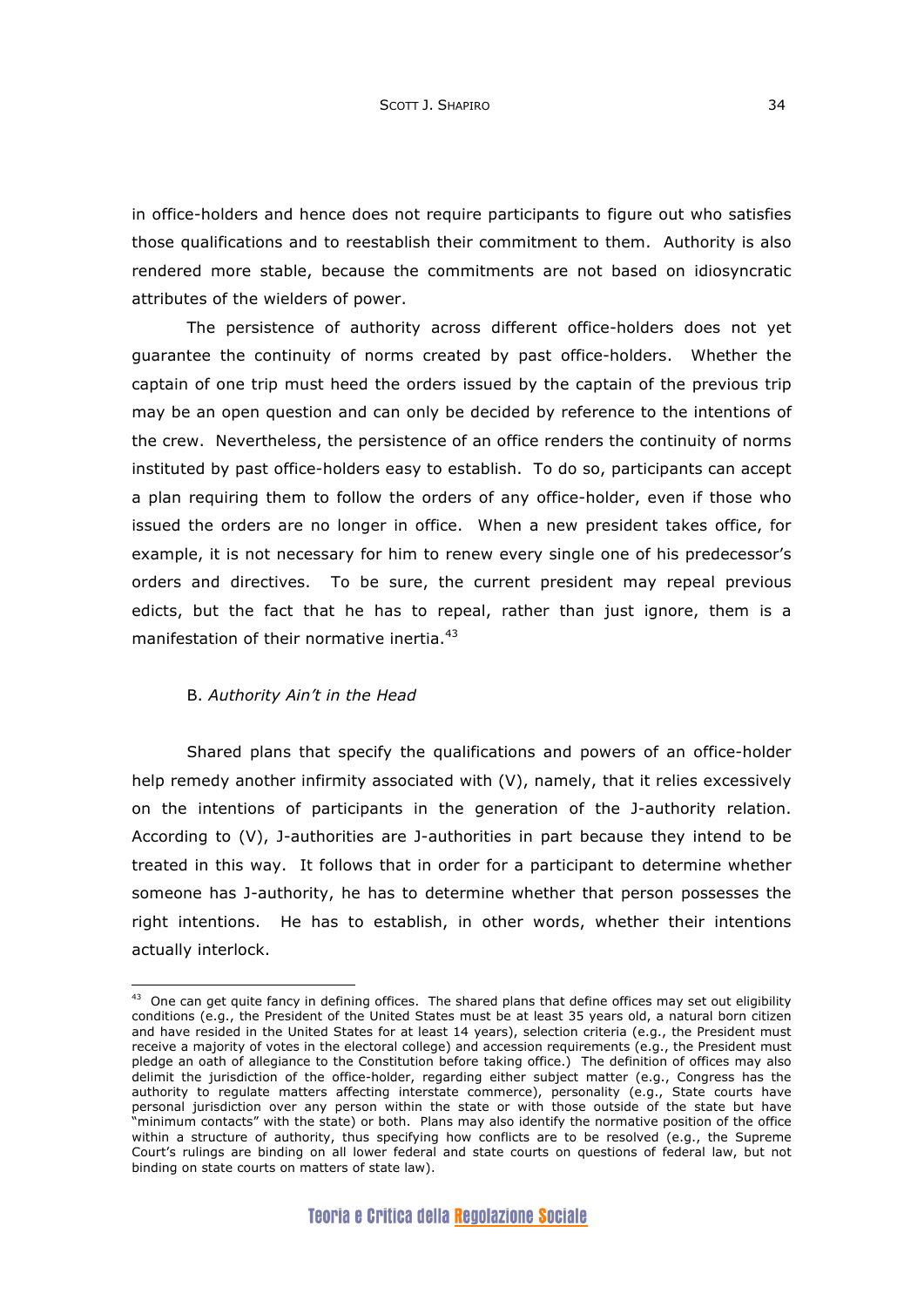In normal face-to-face interaction, it is often unproblematic to ascertain whether an individual possesses a certain intention. However, when dealings are no longer direct, it becomes more difficult to figure out what another is thinking. To be sure, the intention to be treated as an authority can be manifested precisely in the issuing of orders, for only someone who believes that they are entitled to order can sincerely order. Nevertheless, when dealing with multi-membered authoritative bodies such as a legislature, it may be impossible to ascertain whether a shared intention exists to take their orders as authoritative. Indeed, in many cases, legislators intend just the opposite. In strategic voting, for example, legislators vote for certain legislation intending that the legislation is defeated.

Notice that when participants accept rules specifying that someone has authority over particular matters and persons, it is no longer necessary that authorities intend to have their orders taken in a certain way. $44$  They have Jauthority by virtue of the plans conferring authority. In such circumstances, Jauthority, like many other social phenomena, ain't in the head. This is not to say that intentions are completely irrelevant to the generation of J-authority. Quite the contrary, most participants must accept the plans conferring that authority. What have become irrelevant are the intentions of any particular participant. A participant has J-authority regardless of what she intends.

We might call the process of uncoupling particular intentions from the generation of normative relations as the *institutionalization* of normativity. The actions of any participant may have normative significance in an institutionalized practice despite the fact that they acted without certain intentions. They may significance in the practice, in other words, because the *other* participants intend to give them such significance. The institutionalization of authority, therefore, detaches the intentions of authorities from their normative status. By the same token, a participant may be subject to another's authority even though they lack the requisite commitments to the authority.<sup>45</sup> The "subject" is "J-obligated" to obey in part because the plans purport to obligate him to obey.

<sup>&</sup>lt;sup>44</sup> The discussion that follows was stimulated by a question posed to me by John Campbell.

<sup>&</sup>lt;sup>45</sup> When the subject is not committed to the plans of the shared activity, J-authority may not even constitute rational authority for the subject.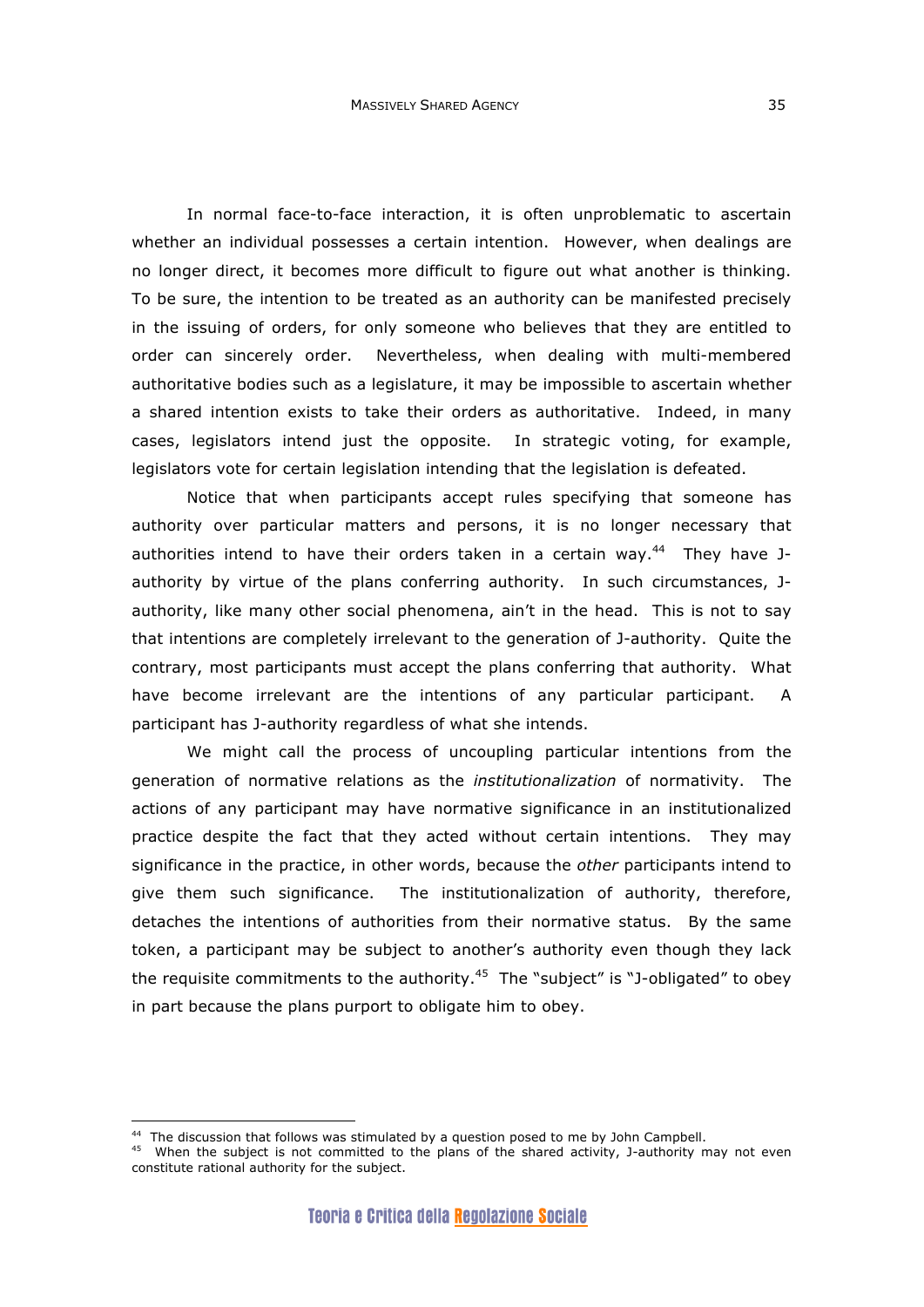#### C. *Replacing Orders*

The technology set out in (V) not only relies heavily on the intention of authorities to generate the authority relation, but also in the generation of the authoritative directives themselves. According to (V), the directives created by the authority are *orders* and orders are solely the product of intentions: A has ordered S to f only if A intends the expression of his intention that S f as a conclusive reason for S to f. As such, the problems of ascertaining the intentions of authorities just mentioned are applicable here as well.

Thus, in order to identify some utterance as an order, subjects must determine whether the expression of the utterance was intended to be treated as a reason for them to engage in a particular action. The problems of ascertaining collective intent for multi-membered bodies will be particularly acute here. Furthermore, in order to ascertain the content of an order – whether some order is an order to f – subjects must figure out whether the authority intended that they f. This will likely to be a burdensome task even when dealing with individual authorities, for it is always possible that they will have incomplete, vague or confused understanding of what they are doing. Indeed, in the case of modern legislation, legislators often have little or no idea about the actions they are forbidding, permitting or empowering. Requiring subjects to make inquires into the subjective intent of authorities in order to determine the content of their directives will likely be extremely demanding.

The main method for alleviating this burden is, again, to increase the level of institutionalization in the practice. With respect to identifying the existence of directives, plans can be devised and adopted that specify when power has been properly exercised. Thus, when the king affixes his seal, the Pope speaks *ex cathedra*, the legislator says "Aye" after the bill has been read aloud twice or the bank manager marks the loan application with the "Approved" stamp, these acts have normative significance for their subjects regardless of the intentions with which they are performed. With respect to identifying the content of directives, rules of interpretation can be adopted that specify how to interpret the utterances that have been issued or texts that have been approved. These rules, of course, might direct subjects to examine the subjective intent of the authorities, in which case the informational burden will not lessened.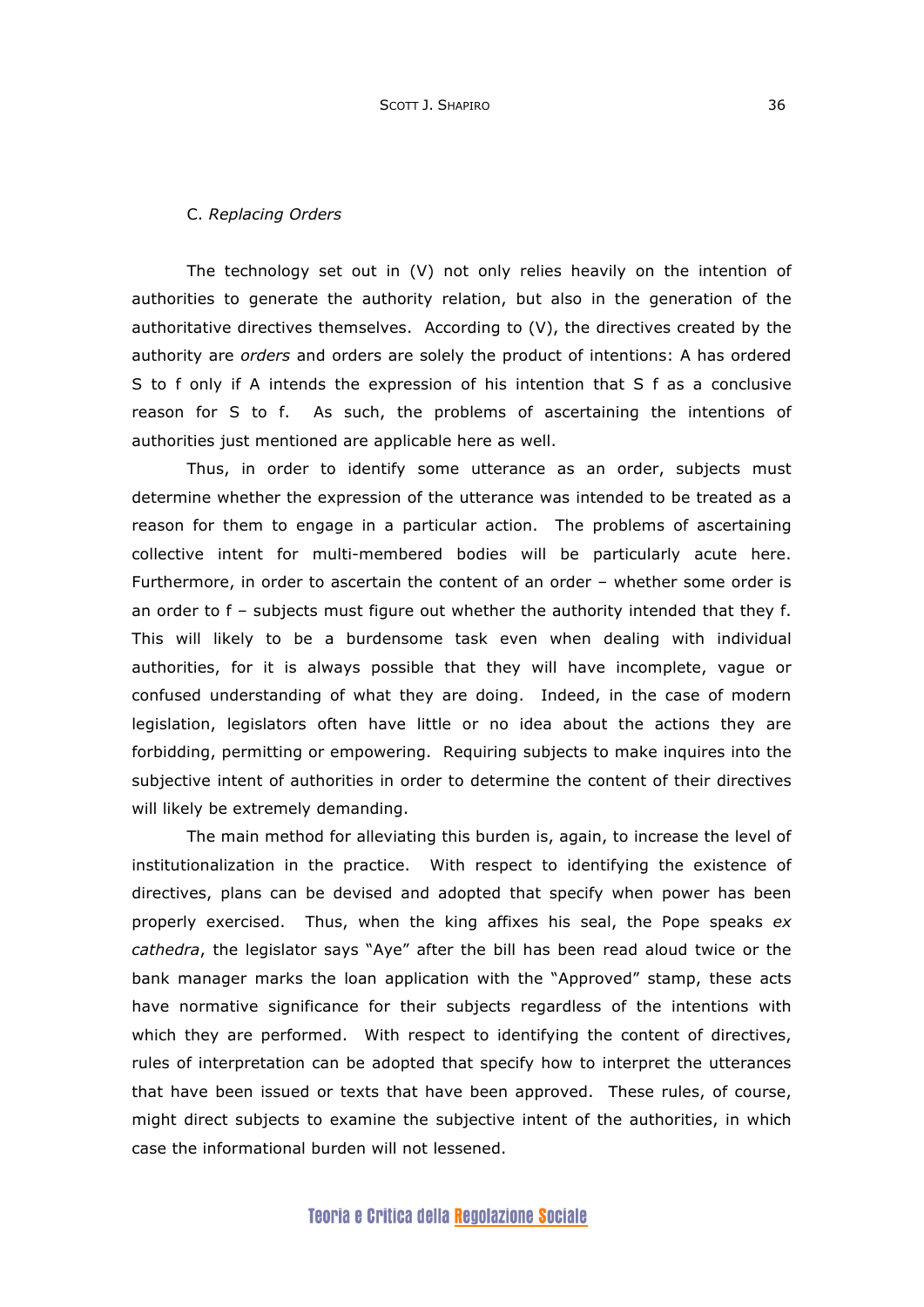# **VI. Conclusion**

In this paper, I have tried to illustrate how the philosophy of action might accommodate massively shared agency. In order to show that authority and cooperation are compatible, I suggested that authorities be understood as meshcreating mechanisms. Their function in shared activities is to obviate the need for costly negotiation and bargaining through the imposition of mesh from above. Authorities are efficient technologies for resolving conflict and ensuring that everyone involved is on the page.

In order to show how alienation and cooperation is possible, I began by criticizing hypercommitted models of shared agency. The philosophy of action must abandon the view that all, or even most, of the participants in a shared activity are committed to contributing to the success of that very activity. I claimed instead that shared intentional activity can take place among alienated participants when a shared plan exists, most participants play their part, resolve their disagreements peacefully and openly, and all of this is common knowledge. Shared plans can exist, I maintained, even if participants are not committed to its success. They must simply accept their part of the plan and be committed not to interfere with the others playing their parts.

Finally, I argued that shared plans can explain how institutional authority is possible within shared activities. When plans accord power to some participants over others participants and those plans are accepted and followed by most, institutional authority is created. In other words, normative relations between an authority and a subject will obtain even though either, or neither, intends the relation to obtain just as long as the other participants take the normative relation seriously.

While this account shows how massively shared agency involving institutional authority is possible, it is important to note one considerable limitation. Consider the legal system. I think it is plausible to regard legal activity as an instance of shared agency, namely, that the creation and application of the law is something that legal officials do together. However, our model cannot handle the legal case. The reason is that the account of authority developed thus far has been confined to those instances where authority is claimed and exercised over